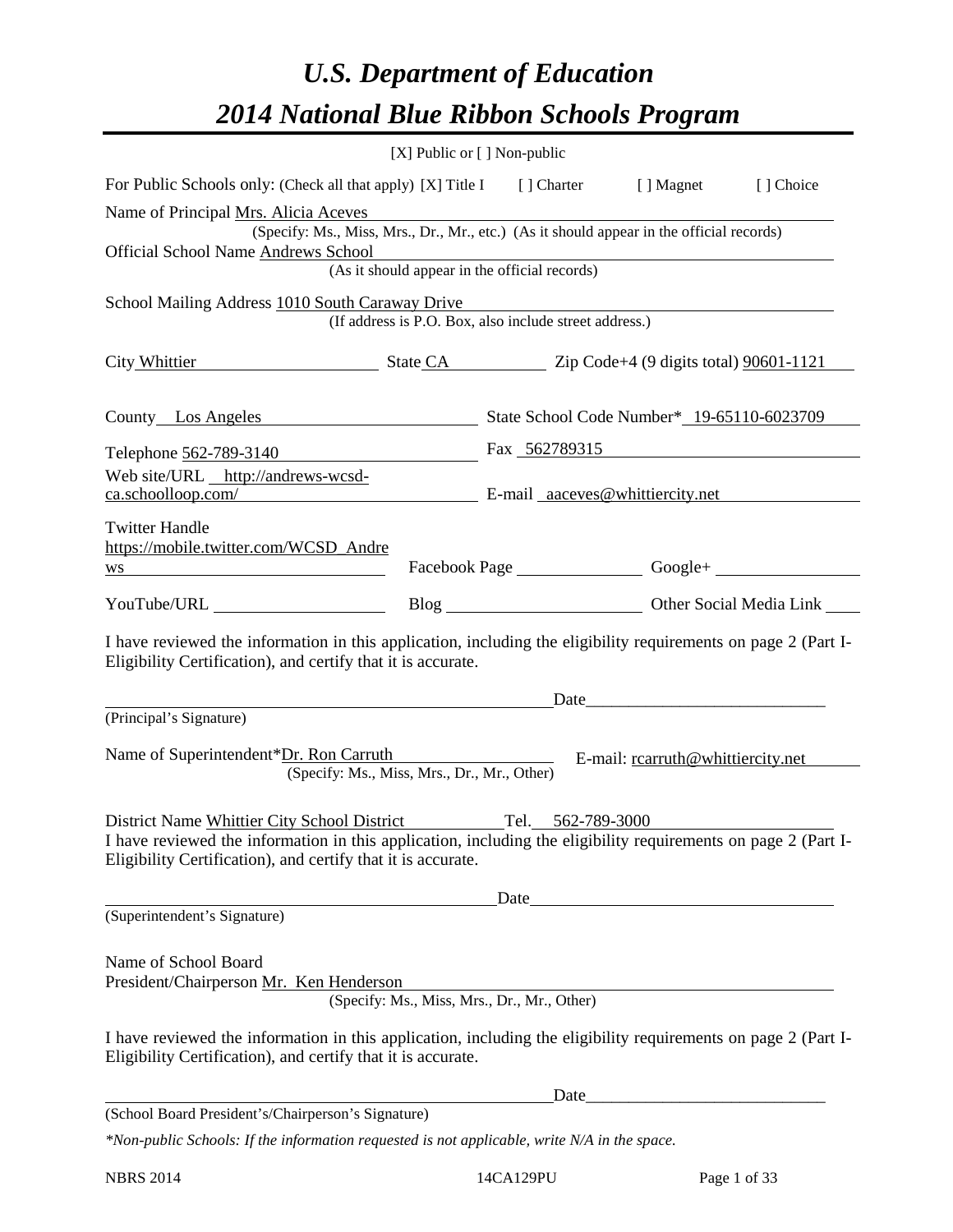### **Include this page in the school's application as page 2.**

The signatures on the first page of this application (cover page) certify that each of the statements below concerning the school's eligibility and compliance with U.S. Department of Education, Office for Civil Rights (OCR) requirements is true and correct.

- 1. The school configuration includes one or more of grades K-12. (Schools on the same campus with one principal, even a K-12 school, must apply as an entire school.)
- 2. The school has made its Annual Measurable Objectives (AMOs) or Adequate Yearly Progress (AYP) each year for the past two years and has not been identified by the state as "persistently dangerous" within the last two years.
- 3. To meet final eligibility, a public school must meet the state's AMOs or AYP requirements in the 2013-2014 school year and be certified by the state representative. Any status appeals must be resolved at least two weeks before the awards ceremony for the school to receive the award.
- 4. If the school includes grades 7 or higher, the school must have foreign language as a part of its curriculum.
- 5. The school has been in existence for five full years, that is, from at least September 2008 and each tested grade must have been part of the school for the past three years.
- 6. The nominated school has not received the National Blue Ribbon Schools award in the past five years: 2009, 2010, 2011, 2012, or 2013.
- 7. The nominated school has no history of testing irregularities, nor have charges of irregularities been brought against the school at the time of nomination. The U.S. Department of Education reserves the right to disqualify a school's application and/or rescind a school's award if irregularities are later discovered and proven by the state.
- 8. The nominated school or district is not refusing Office of Civil Rights (OCR) access to information necessary to investigate a civil rights complaint or to conduct a district-wide compliance review.
- 9. The OCR has not issued a violation letter of findings to the school district concluding that the nominated school or the district as a whole has violated one or more of the civil rights statutes. A violation letter of findings will not be considered outstanding if OCR has accepted a corrective action plan from the district to remedy the violation.
- 10. The U.S. Department of Justice does not have a pending suit alleging that the nominated school or the school district as a whole has violated one or more of the civil rights statutes or the Constitution's equal protection clause.
- 11. There are no findings of violations of the Individuals with Disabilities Education Act in a U.S. Department of Education monitoring report that apply to the school or school district in question; or if there are such findings, the state or district has corrected, or agreed to correct, the findings.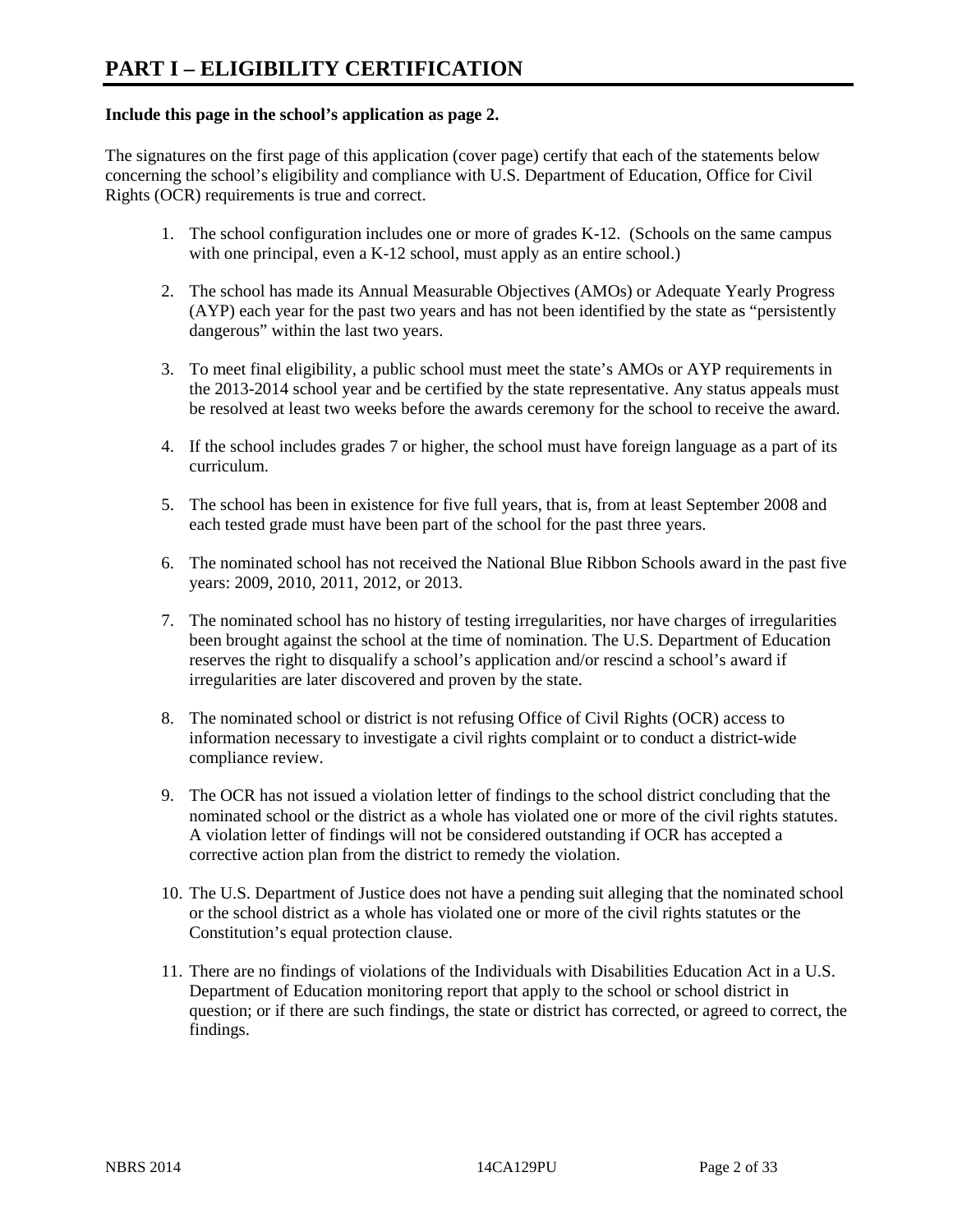# **PART II - DEMOGRAPHIC DATA**

#### **All data are the most recent year available.**

**DISTRICT** (Question 1 is not applicable to non-public schools)

| Number of schools in the district<br>(per district designation): | $9$ Elementary schools (includes K-8)<br>2 Middle/Junior high schools |
|------------------------------------------------------------------|-----------------------------------------------------------------------|
|                                                                  | 0 High schools                                                        |
|                                                                  | $0 K-12$ schools                                                      |

11 TOTAL

**SCHOOL** (To be completed by all schools)

- 2. Category that best describes the area where the school is located:
	- [ ] Urban or large central city
	- [X] Suburban with characteristics typical of an urban area
	- [ ] Suburban
	- [ ] Small city or town in a rural area
	- [ ] Rural
- 3. 5 Number of years the principal has been in her/his position at this school.
- 4. Number of students as of October 1 enrolled at each grade level or its equivalent in applying school:

| Grade                           | # of         | # of Females | <b>Grade Total</b> |
|---------------------------------|--------------|--------------|--------------------|
|                                 | <b>Males</b> |              |                    |
| <b>PreK</b>                     | 0            | $\theta$     | 0                  |
| K                               | 38           | 32           | 70                 |
| $\mathbf{1}$                    | 35           | 21           | 56                 |
| $\mathbf{2}$                    | 26           | 39           | 65                 |
| 3                               | 43           | 37           | 80                 |
| 4                               | 35           | 31           | 66                 |
| 5                               | 29           | 38           | 67                 |
| 6                               | 32           | 35           | 67                 |
| 7                               | 0            | $\theta$     | 0                  |
| 8                               | 0            | 0            | 0                  |
| 9                               | 0            | 0            | 0                  |
| 10                              | 0            | $\Omega$     | 0                  |
| 11                              | 0            | 0            | 0                  |
| 12                              | 0            | 0            | 0                  |
| <b>Total</b><br><b>Students</b> | 238          | 233          | 471                |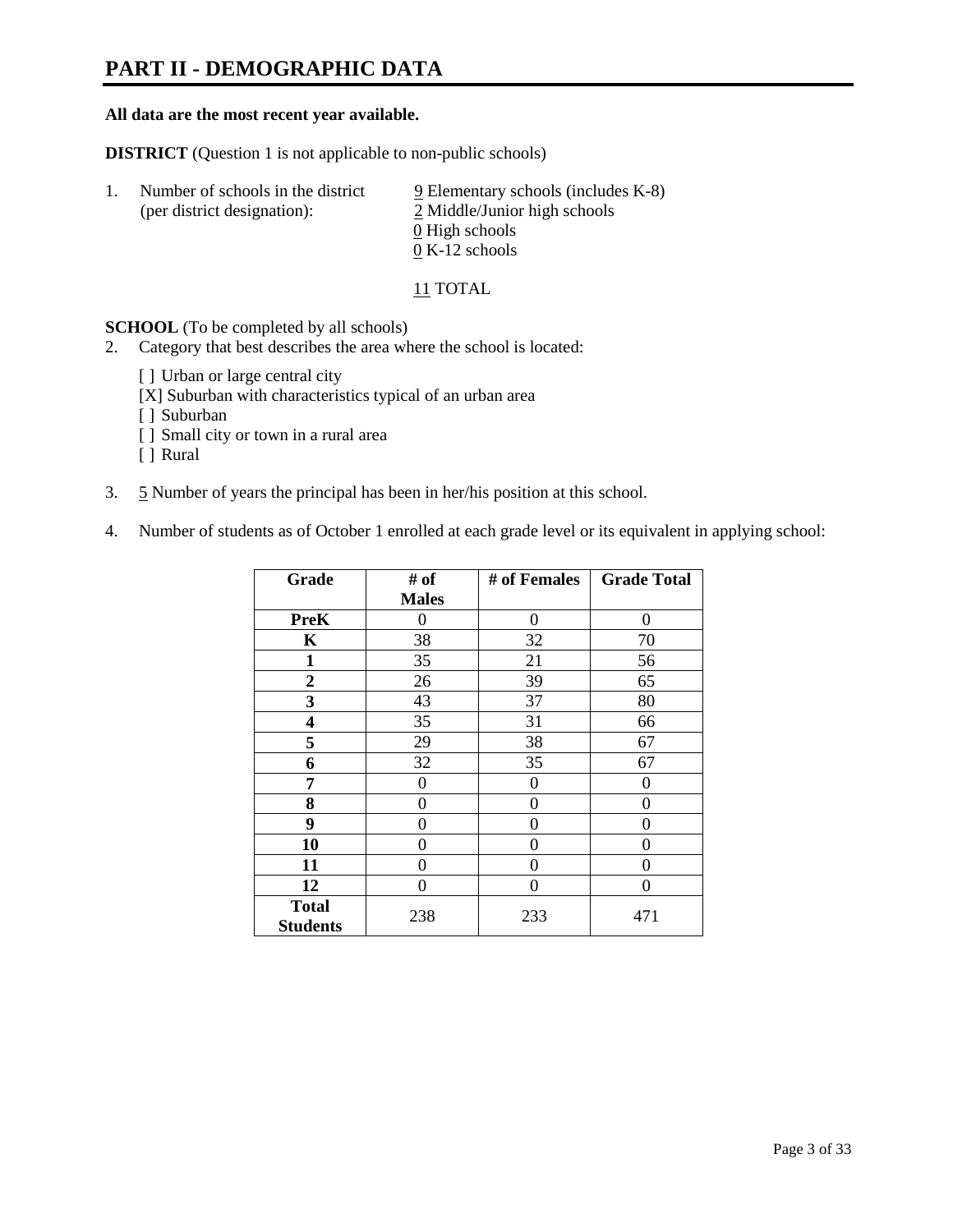the school: 3 % Asian

5. Racial/ethnic composition of  $\qquad \qquad \underline{0}$  % American Indian or Alaska Native 1 % Black or African American 85 % Hispanic or Latino 0 % Native Hawaiian or Other Pacific Islander 5 % White 6 % Two or more races **100 % Total** 

(Only these seven standard categories should be used to report the racial/ethnic composition of your school. The Final Guidance on Maintaining, Collecting, and Reporting Racial and Ethnic Data to the U.S. Department of Education published in the October 19, 2007 *Federal Register* provides definitions for each of the seven categories.)

6. Student turnover, or mobility rate, during the  $2012 - 2013$  year:  $8\%$ 

This rate should be calculated using the grid below. The answer to (6) is the mobility rate.

| <b>Steps For Determining Mobility Rate</b>         | Answer |
|----------------------------------------------------|--------|
| (1) Number of students who transferred to          |        |
| the school after October 1, 2012 until the         | 16     |
| end of the school year                             |        |
| (2) Number of students who transferred             |        |
| <i>from</i> the school after October 1, 2012 until | 21     |
| the end of the 2012-2013 school year               |        |
| (3) Total of all transferred students [sum of      | 37     |
| rows $(1)$ and $(2)$ ]                             |        |
| (4) Total number of students in the school as      | 471    |
| of October 1                                       |        |
| $(5)$ Total transferred students in row $(3)$      | 0.079  |
| divided by total students in row (4)               |        |
| $(6)$ Amount in row $(5)$ multiplied by 100        | 8      |

#### 7. English Language Learners (ELL) in the school:  $14\%$ 66 Total number ELL

Number of non-English languages represented: 3 Specify non-English languages: Spanish, Mandarin, Cantonese

8. Students eligible for free/reduced-priced meals: 57 %

Total number students who qualify: 268

If this method is not an accurate estimate of the percentage of students from low-income families, or the school does not participate in the free and reduced-priced school meals program, supply an accurate estimate and explain how the school calculated this estimate.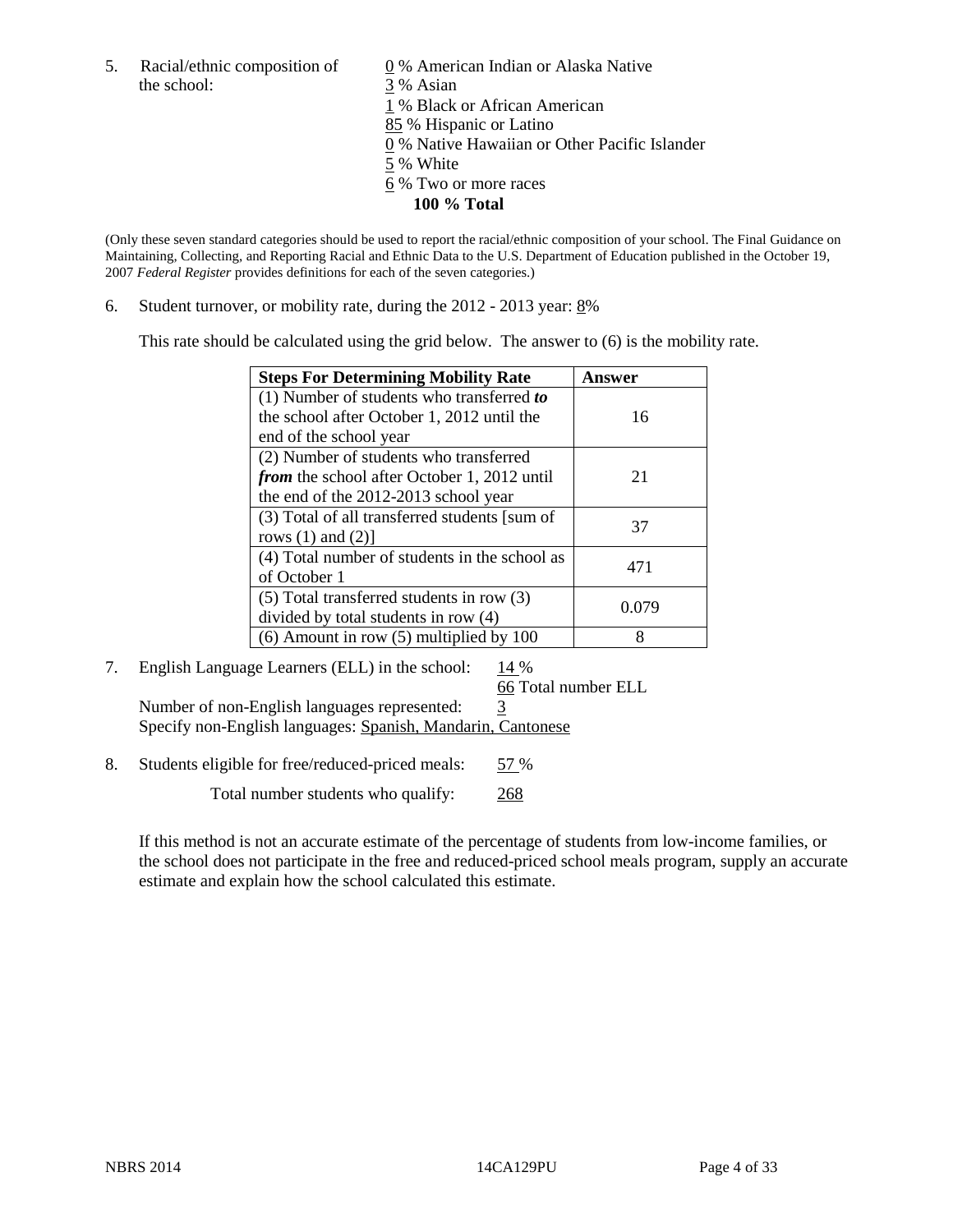44 Total number of students served

Indicate below the number of students with disabilities according to conditions designated in the Individuals with Disabilities Education Act. Do not add additional categories.

| 8 Autism                | 5 Orthopedic Impairment                 |
|-------------------------|-----------------------------------------|
| 0 Deafness              | 8 Other Health Impaired                 |
| 0 Deaf-Blindness        | 6 Specific Learning Disability          |
| 0 Emotional Disturbance | 14 Speech or Language Impairment        |
| 0 Hearing Impairment    | 0 Traumatic Brain Injury                |
| 2 Mental Retardation    | 1 Visual Impairment Including Blindness |
| 0 Multiple Disabilities | 0 Developmentally Delayed               |
|                         |                                         |

10. Use Full-Time Equivalents (FTEs), rounded to nearest whole numeral, to indicate the number of personnel in each of the categories below:

|                                       | <b>Number of Staff</b> |
|---------------------------------------|------------------------|
| Administrators                        |                        |
| Classroom teachers                    | 17                     |
| Resource teachers/specialists         |                        |
| e.g., reading, math, science, special |                        |
| education, enrichment, technology,    |                        |
| art, music, physical education, etc.  |                        |
| Paraprofessionals                     | 13                     |
| Student support personnel             |                        |
| e.g., guidance counselors, behavior   |                        |
| interventionists, mental/physical     |                        |
| health service providers,             |                        |
| psychologists, family engagement      |                        |
| liaisons, career/college attainment   |                        |
| coaches, etc.                         |                        |
|                                       |                        |

11. Average student-classroom teacher ratio, that is, the number of students in the school divided by the FTE of classroom teachers, e.g.,  $22:1$   $31:1$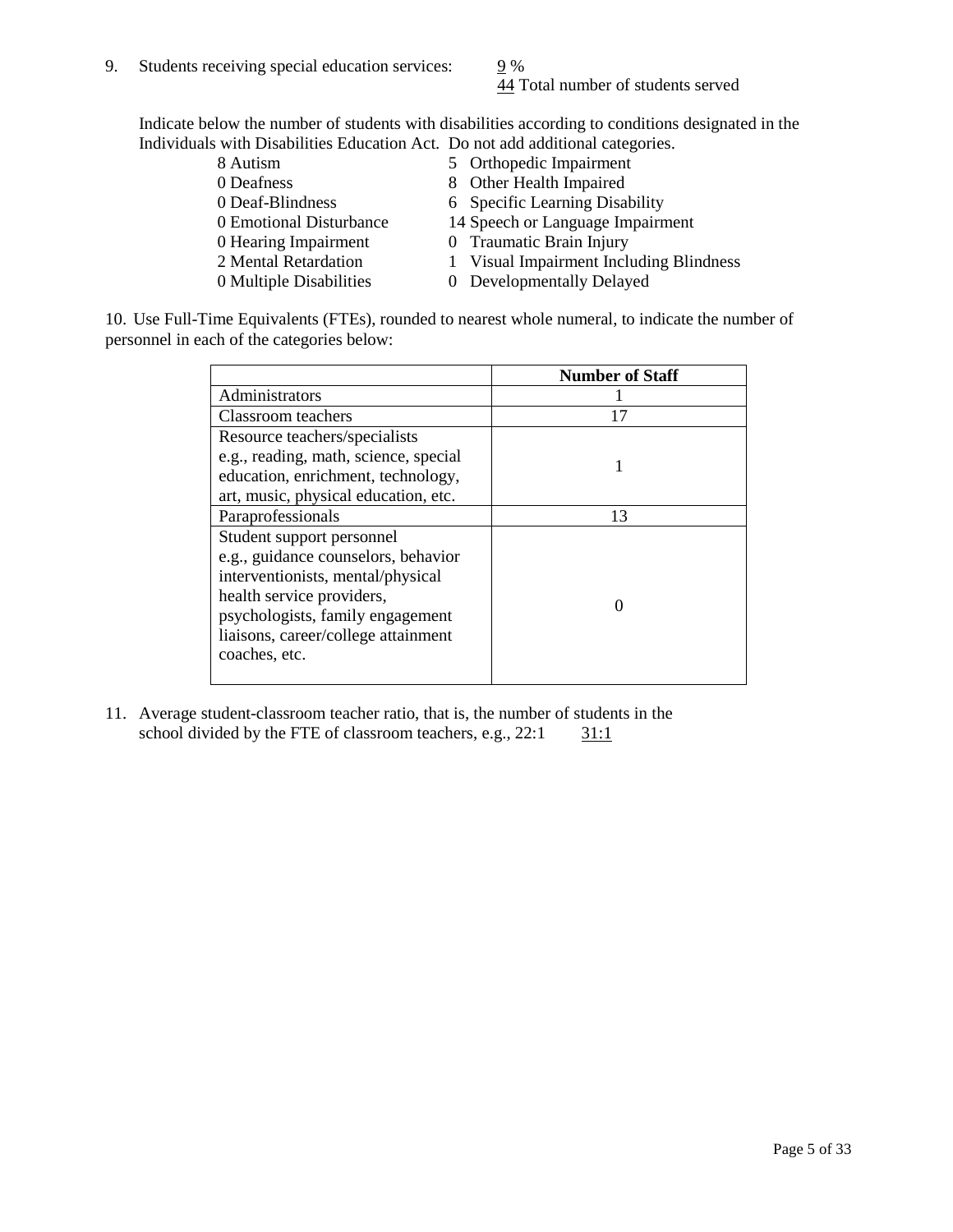12. Show daily student attendance rates. Only high schools need to supply yearly graduation rates.

| <b>Required Information</b> | 2012-2013 | 2011-2012 | 2010-2011 | 2009-2010 | 2008-2009 |
|-----------------------------|-----------|-----------|-----------|-----------|-----------|
| Daily student attendance    | 96%       | 97%       | 96%       | 96%       | 97%       |
| High school graduation rate | 0%        | 9%        | 0%        | 0%        | 0%        |

#### 13. **For schools ending in grade 12 (high schools)**

Show percentages to indicate the post-secondary status of students who graduated in Spring 2013

| <b>Post-Secondary Status</b>                  |    |
|-----------------------------------------------|----|
| Graduating class size                         |    |
| Enrolled in a 4-year college or university    | 0% |
| Enrolled in a community college               | 0% |
| Enrolled in career/technical training program | 0% |
| Found employment                              | 0% |
| Joined the military or other public service   | 0% |
| <b>Other</b>                                  | 2% |

14. Indicate whether your school has previously received a National Blue Ribbon Schools award. Yes  $No \underline{X}$ 

If yes, select the year in which your school received the award.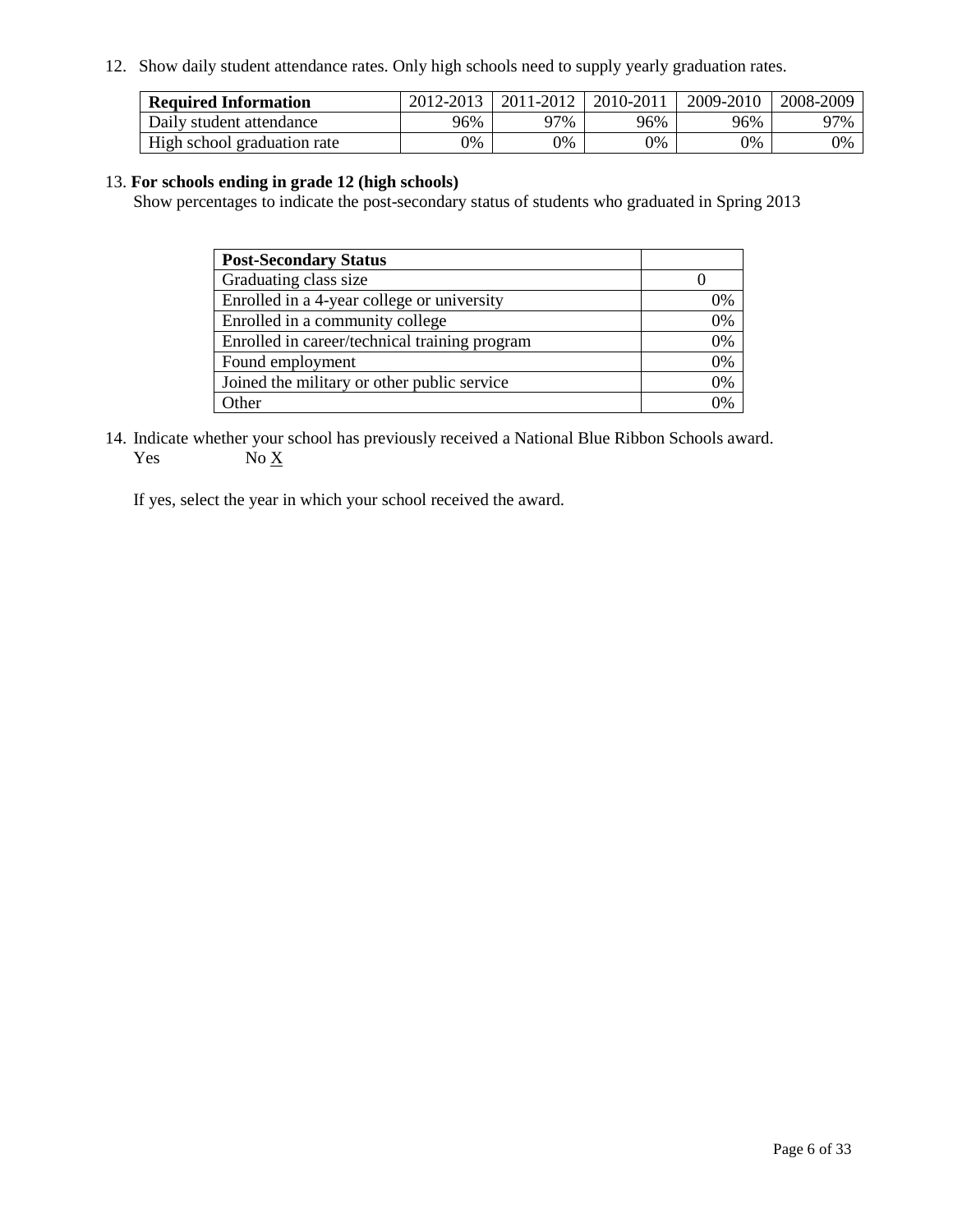# **PART III – SUMMARY**

At the core of our work at Wallen L. Andrews Elementary School is a shared responsibility to prepare every child to lead successful and productive lives. All of the staff, families, and surrounding community share in a vision that all students can achieve high levels of success:

Andrews Elementary School is admired throughout the community as a school committed to excellence. Every student is respected as an individual and taught to value independence in learning. Students are provided with a well-rounded, rigorous curriculum that allows them to experience multiple perspectives, develop critical thinking skills, and collaborate in learning. Students leave Andrews with the skills and confidence to become impactful leaders in the 21st century.

Andrews Elementary School lies in the tight-knit community of Whittier, California, 13 miles east of Los Angeles. The pride of the community, Andrews School has been trusted to serve multiple generations of families. Grandparents, parents, and former parents serve as classroom volunteers and reading tutors. The Andrews' Harvest Festival, Fine Arts Festival, and Family Academic Nights are annual traditions that bring together the staff, family and community partners. The neighborhood community serves a unique role as the school's advocate; an example is their work with the Los Angeles County Supervisor's office to secure funding for projects such as a 1:1 iPad program for grades 4th – 6th grade students and a walking track on campus.

Andrews Elementary School is a Title I Program School and serves a diverse population of students with three significant subgroups: Hispanic, Socioeconomically Disadvantaged, and English Learners. Approximately 480 students in grades K-6 of varying ethnicities, socioeconomic backgrounds, home languages, and diverse learning needs attend Andrews. A majority of students, 85%, are Hispanic. Over 60% of students qualify for free or reduced lunch and 17% of students are identified English Learners. All subgroups over the past two years have met Annual Yearly Progress (AYP) in accordance to NCLB legislation. In 2013, Andrews Elementary School was one of 17 schools in California to exit program improvement, California's criteria for identifying schools that do not meet AYP.

Andrews has experienced exceptional academic growth over the past five years. The school's Academic Performance Index (API), California's accountability system for schools, has increased 75 points to an overall score of 870. Of those 75 API points gained, 64 were achieved in the last two school years. The overall achievement data shows that 69% of all students at Andrews met proficiency requirements in English Language Arts and 78% of students met proficiency requirements in Mathematics.

Two years ago, after close analysis of five year data, the educators at Andrews noticed little growth and, more concerning, a widening achievement gap. After many conversations regarding the data and performance, the staff determined that the culture needed to change from one that accepted the status quo to one that focused on the learning of every student. Fundamental changes were made in order to raise the level of learning for every child and the educators at Andrews developed a comprehensive action plan to increase student achievement for every student in every subgroup.

First, the staff committed to developing as a Professional Learning Community and structures were put into place to support teamwork. Professional Learning Communities (PLCs) brought teachers together with new norms for collaboration to plan high quality lessons, analyze student work, and share in instructional strategies. As part of the PLC process, Andrews openly embraced the use of student achievement data to closely monitor student progress. Teachers systematically used both summative and formative data to determine progress towards meeting end of year standards, identifying individual student needs and classroom trends. The use of data has ensured that every student in every subgroup is considered, instruction is adjusted, and progress is made.

Through all of this work, a culture of mutual accountability was created. Through trusting relationships developed during PLCs and the open and honest use of data, every teacher took ownership of the success of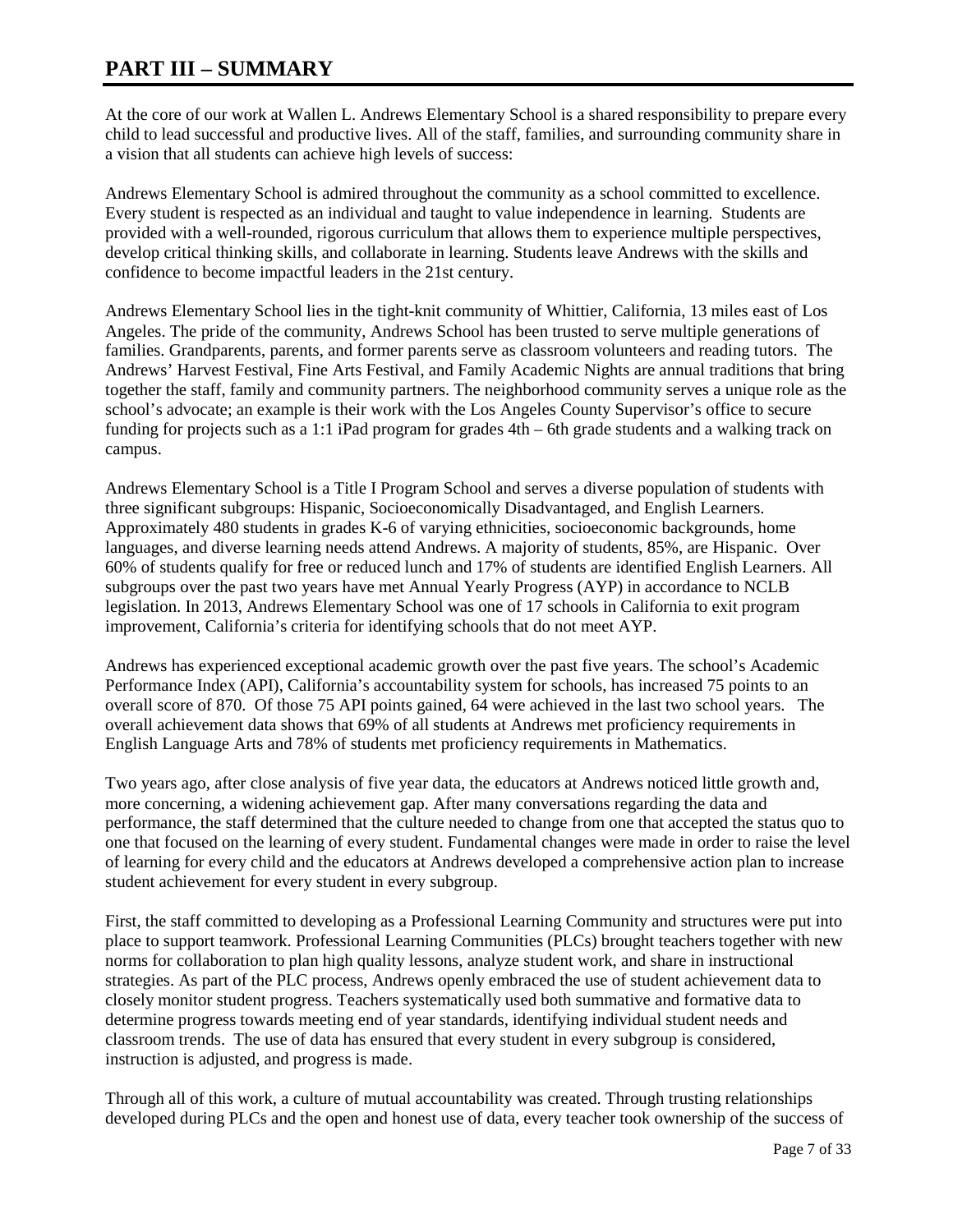the school. The leadership team researched new ideas and methodology, shared with grade level colleagues, and accepted responsibility in making instructional decisions. Teachers realized the need to focus on one area of instruction to deepen knowledge and student learning. Over the past two years, all professional development, leadership team meetings, and grade level planning work focused on increasing the achievement of every student in writing.

Andrews will sustain and experience academic growth for all students in years to come as professional structures and systems have created a culture that expects excellence. Educators are knowledgeable, share in leadership, and have developed into a community of learners. The entire staff at Andrews takes ownership and responsibility for the success of every child and fully expects through the efforts of the entire staff and community, the achievement gap will continue to close.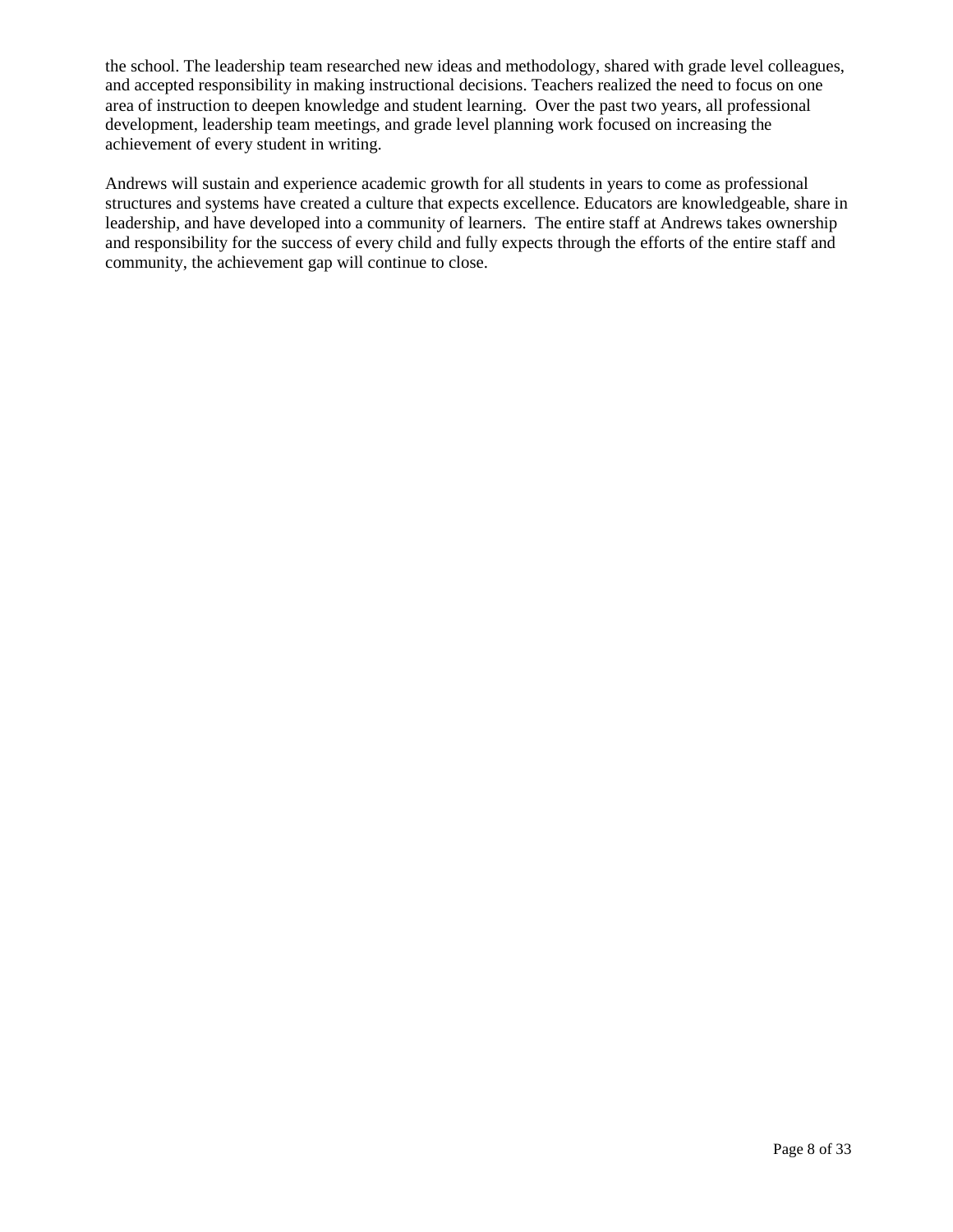### **1. Assessment Results:**

A. Student achievement results show that Andrews has made exceptional growth over the past five years. Andrews' Academic Performance Index (API) has increased 75 points since 2008-2009 to an overall score of 870. In just the last two school years, Andrews' API has increased an impressive 64 points. API is the measure of academic progress of individual schools in California. Andrews surpassed the API performance target of 800 for all schools in California five years ago.

The students at Andrews achieve at remarkable levels in the area of English Language Arts (ELA). In the 2012-2013 school year, 69% of all students scored proficient or advanced on the ELA section of the California Standards Test (CST) while 67% of Hispanic students, 64% of socioeconomically disadvantaged students, and 54% of English Learners met proficiency.

The students at Andrews also achieve at impressive levels in the area of Mathematics. In the 2012-2013 school year, 78% of all students scored proficient or advanced on the Mathematics portion of the CST while 77% of Hispanic students, 72% of socioeconomically disadvantaged students, and 70% of English Learners met proficiency.

Andrews met Adequate Yearly Progress (AYP) within NCLB measures for every subgroup. More specifically, AYP was accomplished by increasing the number of students within every subgroup Hispanic, Socioeconomically Disadvantaged, and English Learners performing proficient or advanced for two consecutive years.

The statewide average for English Learners performing proficient or advanced on the ELA section of the CST is 39%. The English Learners at Andrews outperform this average by 15%. Furthermore, over the past two years 25% of English Learners met English Language proficiency requirements as determined by the California English Language Development Test (CELDT) and are no longer identified as English Learners. Andrews is closing the achievement gap.

B. Andrews is committed to closing the achievement gap between all demographic groups. As a result, every subgroup at Andrews has made significant growth over a five-year period. Data tables of performance trends show that on the English Language Arts section of the California Standards Test (CST) the percentage of all students who scored proficient or advanced increased by 12%, Hispanic students increased by 11%, socioeconomically disadvantaged students increased by 15%, and English Learners increased almost 12%. Data tables of performance trends show that the percentage of all students who scored proficient or advanced on the Mathematics section of the CST also increased. The number of all students who scored proficient or advanced increased by 14%, Hispanic students increased by 17%, socioeconomically disadvantaged students increased by 19%, and English Learners increased a remarkable 25%. Performance trends show that the needs of the diverse student population at Andrews are being addressed.

The significant gains in student achievement at Andrews can be attributed to the careful implementation of new systems and strategies. First and foremost, the focused, collaborative work in Professional Learning Communities (PLCs) has changed the manner in which teachers plan together, share best practices, monitor student progress and develop strategies to address the needs of our students. Within PLCs, teachers use data to monitor the progress of students in every subgroup. Teachers share instructional strategies and best practice to design lessons that are aligned to standards and meet the diverse needs of students. PLCs bring teachers together with new norms to support productive, professional conversations about student learning.

The educators at Andrews use student achievement data to closely monitor progress to ensure that every child learns. Through the use of data, teachers hone in on the specific learning needs of each student and tailor instruction within the classroom to provide good first teaching for every child. When a child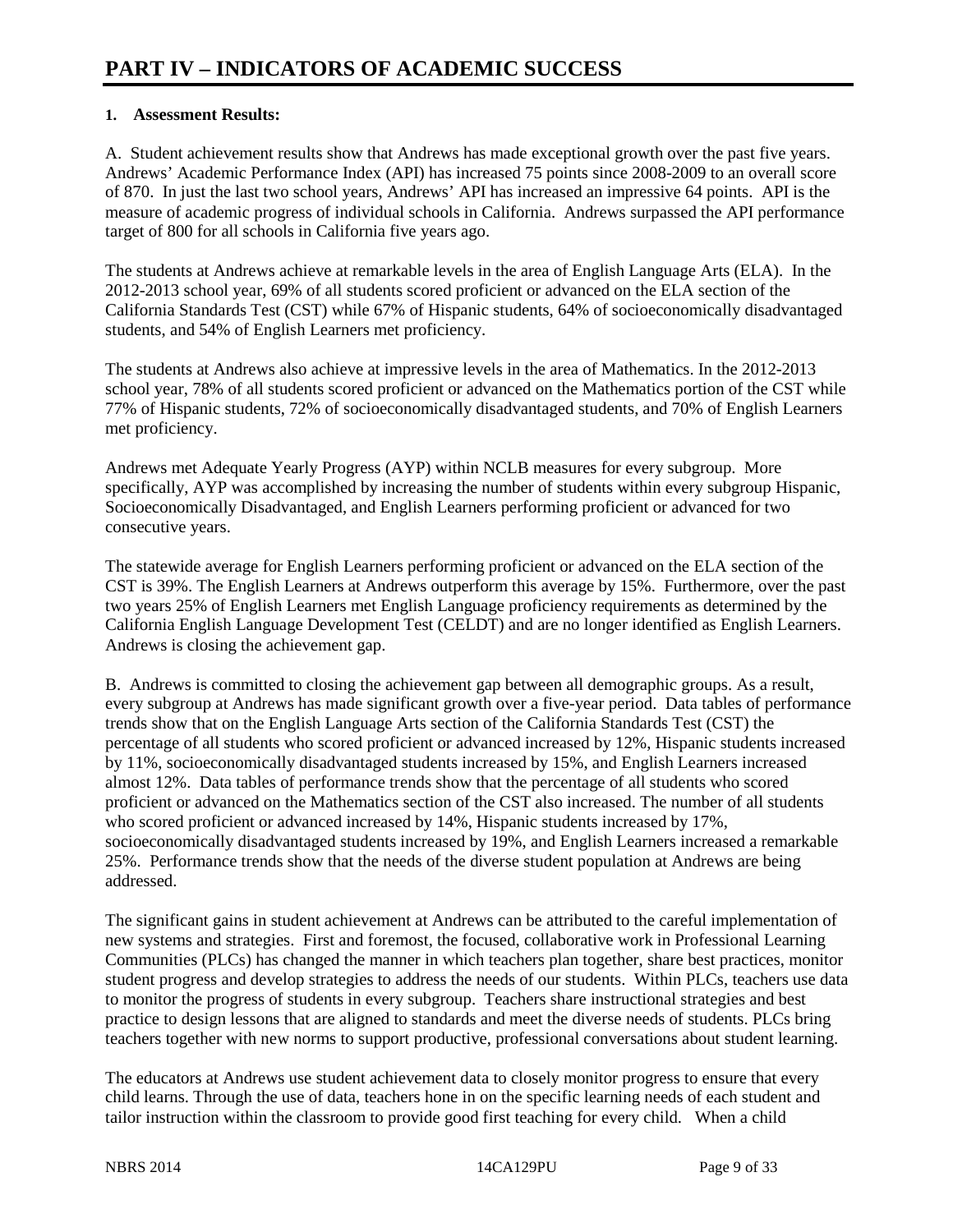demonstrates specific learning needs that require additional support, targeted instruction is provided within our tiered Response to Intervention Model.

Another key factor to which Andrews' remarkable success can be attributed is the emphasis on focused professional development, coupled with coaching, reflection and feedback. After close analysis of student achievement data, the educators at Andrews determined a need to focus on writing instruction to raise the level of learning for all students. Teachers engaged in systematic professional development, researched best practice, and made commitments about further implementation. The literacy coach, Cotsen Mentor, and principal provided timely feedback to teachers and planned professional development based on the needs of teachers. Within this instructional focus, teachers studied lesson design and planning practices. Teachers developed clear teaching points or lesson objectives. As a result, Andrews' teachers are intentional planners who deliver clear lessons to support the learning of every child.

The number of English Learners (ELs) performing at proficient or advanced has increased 12% over the past five years in the area of English Language Arts but there remains a discrepancy between their performance and the overall performance of Andrews students. Within the classroom, instruction is differentiated and the needs of ELs are carefully considered in planning. Teachers utilize Specially Designed Academic Instruction in English (SDAIE) strategies to ensure ELs' access to good first teaching. Within the classroom, teachers provide additionally support through the use of sentence frames, "accountable talk", and visual supports in all subjects. ELs are given daily small group, targeted instruction based on English proficiency levels and are given opportunities to progress through language proficiency levels by developing oral language, explicit instruction in the forms and functions of English, and mastery of academic vocabulary.

#### **2. Using Assessment Results:**

The educators at Andrews systematically use a variety of assessment data throughout the school year to monitor the progress of every student. Formal assessment results from the California Standards Tests (CSTs) and the District Benchmarks are pieces of summative data used to set goals and determine areas of growth for a class, grade level, and school. Informal assessment data collected from common formative assessments and student work are used to determine student progress towards meeting established goals.

Structures are clearly established at Andrews to support the use of data to monitor the academic progress of every student. At the beginning of the school year, teachers at Andrews use the results from the previous year's CSTs or end of year District Benchmark data (grades K-2) to determine a baseline proficiency level for every student in both ELA and Mathematics. Teachers create a class chart on which to display individual student results and track progress throughout the year. At the close of every trimester, grade level teams meet with the principal and literacy coach to analyze the achievement of every child based on the District Benchmark assessments in both ELA and Mathematics. Teachers use the student achievement charts to code each student's growth or decline based on the recent benchmark assessment. Teachers use item analysis to uncover noticeable trends that indicate both areas of strength and weakness. The team creates Measurable Attainable Results-Oriented Time Specific (SMART) classroom and grade levels goals for the next trimester in both English Language Arts and Mathematics based on trends. SMART goals are designed to increase the number of students meeting proficiency and decrease those who are not. Finally, within SMART goals, teachers determine a specific, high priority standard on which to plan instruction and develop a common formative assessment to monitor student progress.

Both formal and informal student achievement data are used to improve instruction and student learning. Teachers closely analyze data to identify trends and determine an instructional focus for a school year. Within the informational reading and writing focus, teachers develop common constructed response prompts. Teachers share in analyzing student work against a standards-based checklist and use data collected to design instruction.

Parents are kept informed of student progress towards meeting end of year standards throughout the school year. At the beginning of the school year, parents attend information sessions to review CST results, student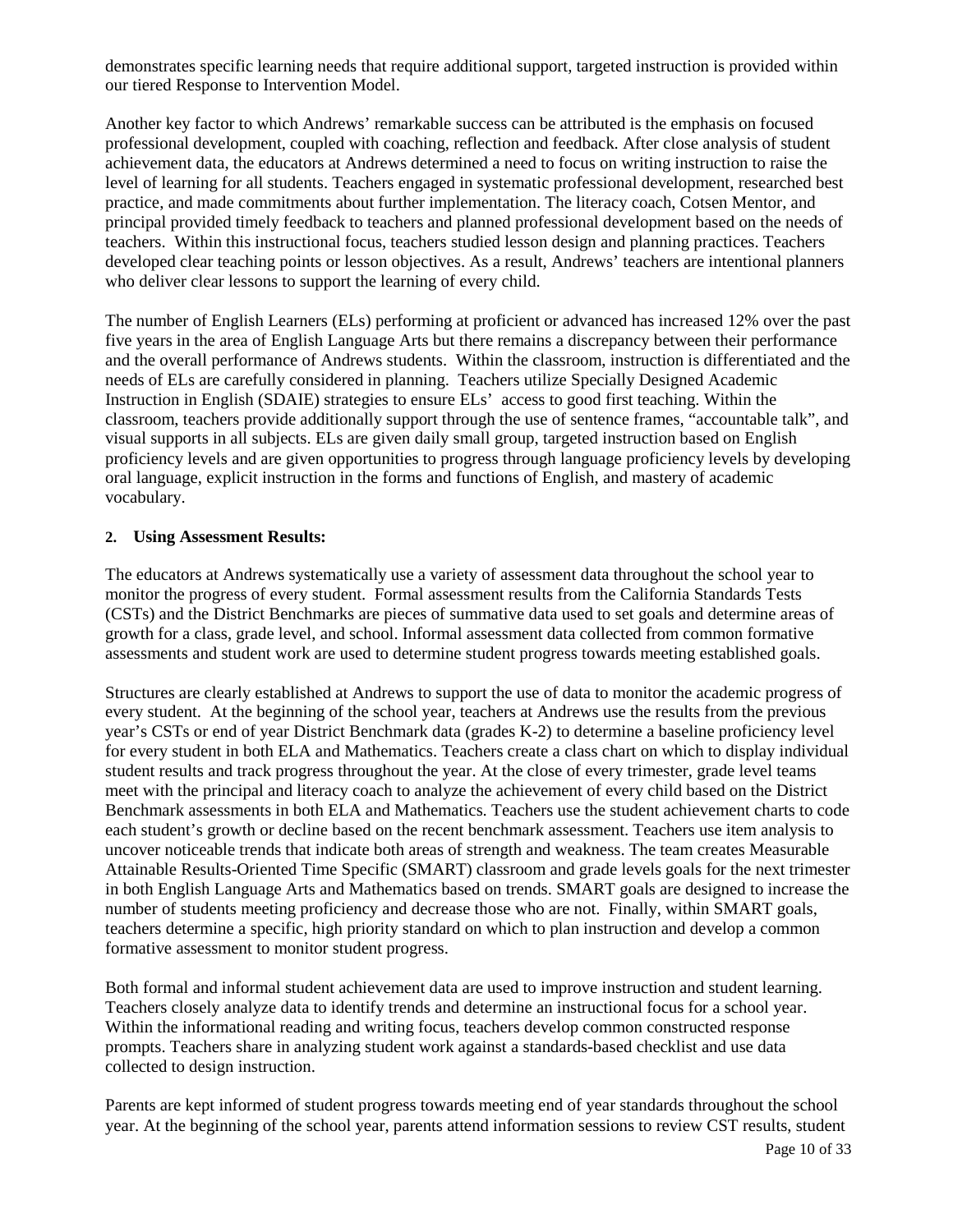goals for the year, and discuss strategies to support at home. Parents are provided with district benchmark results, a standards-based report card, and parent-teacher conferences every trimester to remain informed of their child's progress.

Monthly newsletters provide families with important information to support the academic programs. Monthly newsletters include information about testing schedules, benchmark assessments, and units of study in the classrooms. Banners proudly display the school's academic growth to share successes with the greater community. School topics and information are shared at various community meetings, i.e. Neighborhood Watch, hosted at Andrews.

### **3. Sharing Lessons Learned:**

The educators at Andrews have long studied best practice and shared successful instructional strategies with other teachers in the district, state, and professional associations. When Andrews emerged as a model for Writer's Workshop, teachers from throughout the Whittier City School District visited Andrews to observe classrooms, consult with Andrews' teachers, and gain support in developing a similar program at their school. Andrews' teachers shared teaching points, student writing checklists, and units of study. Andrews' classrooms were used as demonstration classrooms for teachers throughout the District through the use of videotaped lessons. The District organized a learning walk for a team of administrators to visit classrooms and learn how to implement and support a comprehensive writing program.

Within the District's collaborative structures, Andrews' teachers have the opportunity to share the successful practices Andrews has implemented. Andrews' teachers participated in Curriculum Improvement Teams (CITs) in the Whittier City School District in the areas of Writing, Reading, Mathematics, English Language Development, and Response to Intervention. Andrews' teachers shared model lessons, specific strategies, and best practice.

The staff at Andrews committed to partnering with the Cotsen Foundation to participate in the Art of Teaching program to further professional growth. A majority of teachers at Andrews applied to the elite fellowship program for a two-year study in a self-selected, specific content area. Six fellows and one mentor were chosen to participate. Fellows intensely study pedagogy and methodology in reading, mathematics, and science. At Cotsen sponsored institutes, Andrews' fellows meet with other teachers throughout California to share best practice and instructional strategies. The Cotsen mentor at Andrews regularly presents to colleagues within the Cotsen network the work of the Andrews' fellows in best practices in Balanced Literacy and Cognitively Guided Instruction.

Andrews was one of two schools in the district to embrace a 1:1 technology device program. The 1:1 iPad program spans across three grade levels. When other schools were planning to follow this path, principals sent teams of teachers to observe Andrews' classrooms to gain ideas and strategies to integrate technology across the curriculum.

Andrews has partnered with Growing Educators, a professional development organization. Through custom designed professional development, labsite classrooms have been created at Andrews. Labsites provide opportunities for teachers to observe a demonstration lesson and dialogue with other educators to grow instructional practices in teaching. Labsites are open to teachers throughout the Whittier City School District and other schools affiliated with Growing Educators.

#### **4. Engaging Families and Community:**

The staff at Andrews believes that informed parents are empowered parents and that student achievement is improved when parents are partners in their child's learning. The educators at Andrews constantly work to engage families to raise the level of learning for every student.

The most effective strategy found to engage parents in academic programs are parent information sessions about end of year expectations in reading, writing, and mathematics. Parents look at their child's individual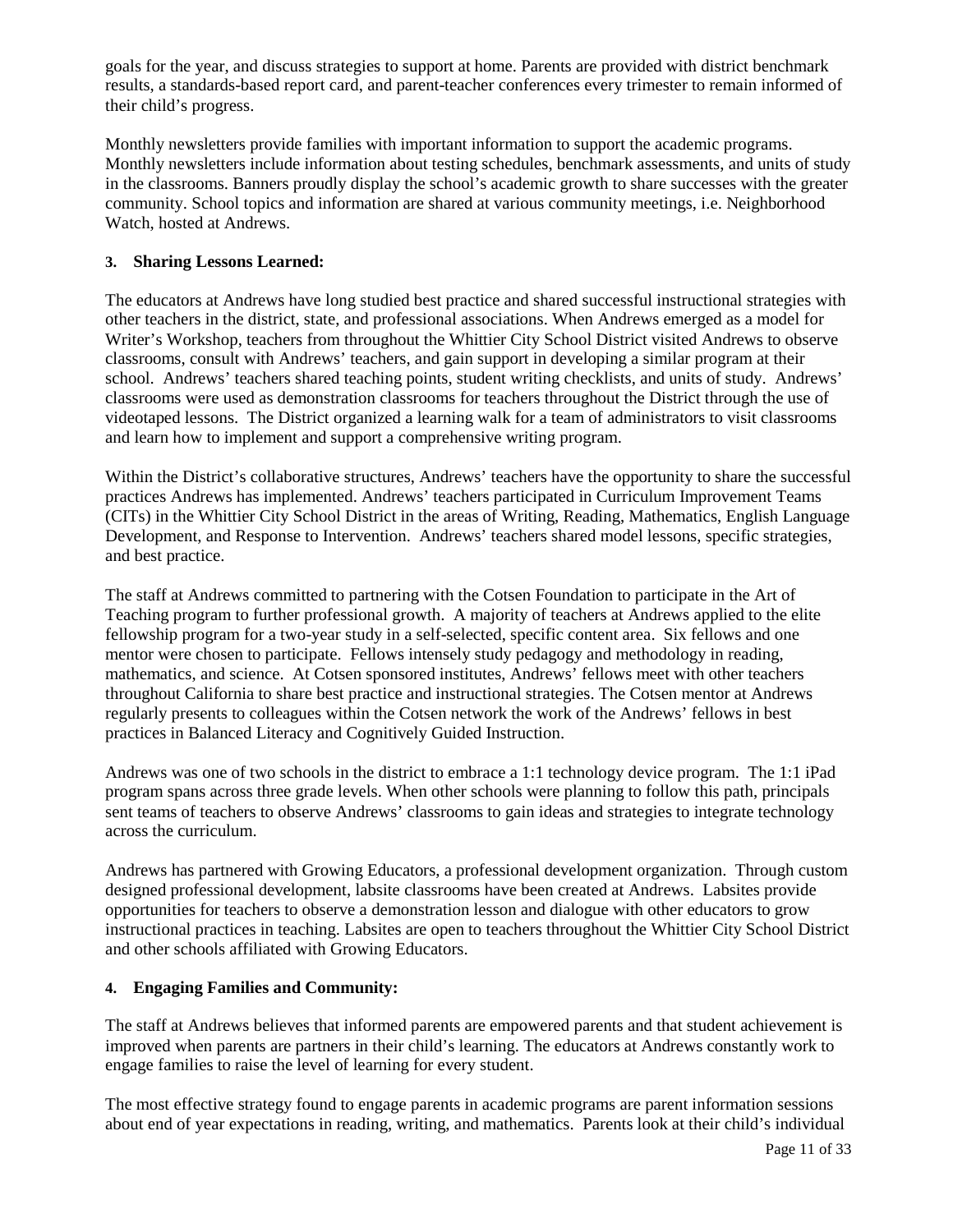achievement on the California Standards Test in both Language Arts and Mathematics. They also review their child's established goals for performance and learn ways to support learning at home. Parents are informed of grade level standards, try sample test items, and examine school-wide achievement data. As the state of California transitions to the Common Core State Standards and Smarter Balanced Assessments, study sessions have evolved into a close study of the Common Core State Standards. In Common Core Study Sessions, parents examine new expectations for student learning in reading, writing, and mathematics. Parents are also given the opportunity to complete practice exams.

Any student, in any subgroup, who is struggling to meet end of year standards is offered intervention services. Parents of 'at-risk' students must attend a conference with the principal. The principal and parent closely examine achievement results and the principal shares student learning goals. This practice has ensured that parents of at-risk students are engaged in the school process.

Parents are further connected to students' academic life through Literacy, Science, and Math Family Nights. Furthermore, parent orientation is offered for web-based academic support programs, i.e. Accelerated Reader and Spatial-Temporal Math. Parents are given the opportunity to preview the programs, create parent log-ins to monitor their child's progress, and taught how to use these programs at home. The PTA and Dad's Club work tirelessly to provide resources such as books, classroom materials, and incentives for student academic progress.

A majority of Andrews' students will be first generation college graduates. Andrews' parents and staff develop strong, supportive relationships to ensure that all children have a solid academic foundation to promote future successes in college and career.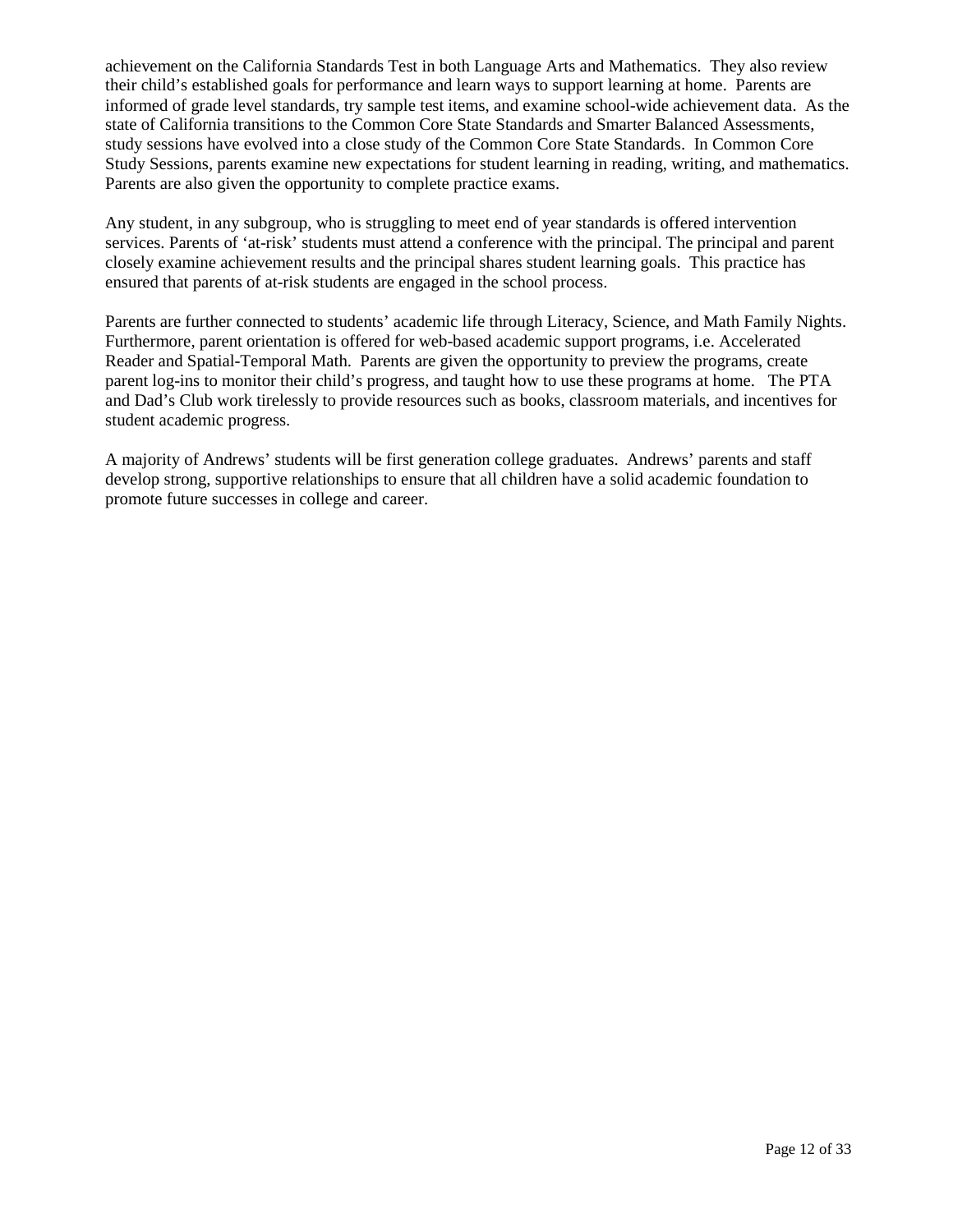### **1. Curriculum:**

For several years, Andrews Elementary School used the state adopted standards-aligned reading curriculum with fidelity but all efforts yielded little growth in students. Close analysis of student achievement data and a careful review of the curriculum showed students needed support in comprehension of informational text as well as explicit teaching of writing. Andrews committed to an instructional focus of writing across all content areas. Teachers deconstructed informational reading standards to develop long-range plans. As a result, teachers also chose to implement close reading as a practice to teach students to carefully read and understand complex, high-quality texts. Standards-based lessons were carefully crafted to develop critical thinking skills about new information. Constructed response writing prompts about texts were developed to solidify learning.

Teachers at Andrews built on that work and committed to strengthen pedagogical knowledge through the Writer's Workshop approach. Teachers planned standards-aligned units of study, lesson design, and the developed clear teaching points within Writer's Workshop. Students study the writing process within narrative, opinion/argument, and information writing and develop pieces. Through close reading and Writer's Workshop, teachers at Andrews cultivated skilled planning practices based on standards and student need.

Andrews teachers' close study of pedagogy and the practice of standards-based planning based on student need laid a strong foundation for the implementation of the Common Core State Standards. Andrews transitioned to the Balanced Literacy approach to teaching reading and writing this year to design curriculum that meets the rigors and demands of the Common Core State Standards. At the core of this approach are the daily Reader's and Writer's Workshop. Other components of Balanced Literacy are interactive read aloud, shared reading and writing, close reading, and word work that, combined together, provide students with a rigorous and relevant literacy program.

Providing opportunities for students to use a variety of strategies to solve contextual mathematical problems is the cornerstone of the mathematics program. The more traditional adopted mathematics curriculum is supplemented in every classroom to include opportunities for students to develop into skilled problem solvers. Spatial-Temporal Math (ST Math) is a web-based individualized, supplemental program designed to provide additional problem solving support to all students. In the primary grades, teachers at Andrews emphasize foundational skills such as identifying patterns and developing visual representations of numbers. In the upper grade classrooms, teachers utilize Cognitively Guided Instruction as an approach to teaching mathematics.

Science and social studies are essential components of our curriculum. All grade levels participate in three science units each year with FOSS hands-on, inquiry based science kits. Students develop theories, test hypotheses, collect data and observations, and write about the scientific process in their science notebooks. A science lab enrichment course enhances curriculum to further engage students in the scientific process. In addition, every grade level plans social studies units in which the Common Core State Standards for Literacy in Science and Social Studies are embedded. Teachers use primary sources and informational texts to support units of study. Students write about social studies topics and respond to new information learned. Academic vocabulary, content knowledge, and appreciation for careers within science and social studies provide all students with valuable learning experiences to close the achievement gap.

At Andrews, technology is used as a tool for both teaching and learning. Every teacher at Andrews uses iPad applications to collect student data and conference records to design instruction. Students have access to a fully upgraded lab and 4th, 5th, and 6th grade classrooms have 1:1 iPad programs. The 1:1 iPad program allows students to communicate through internal social media applications, collaborate to create shared projects, and have immediate access to new information. Technology is embedded into instruction and 21st century skills are integrated into the daily lives of students.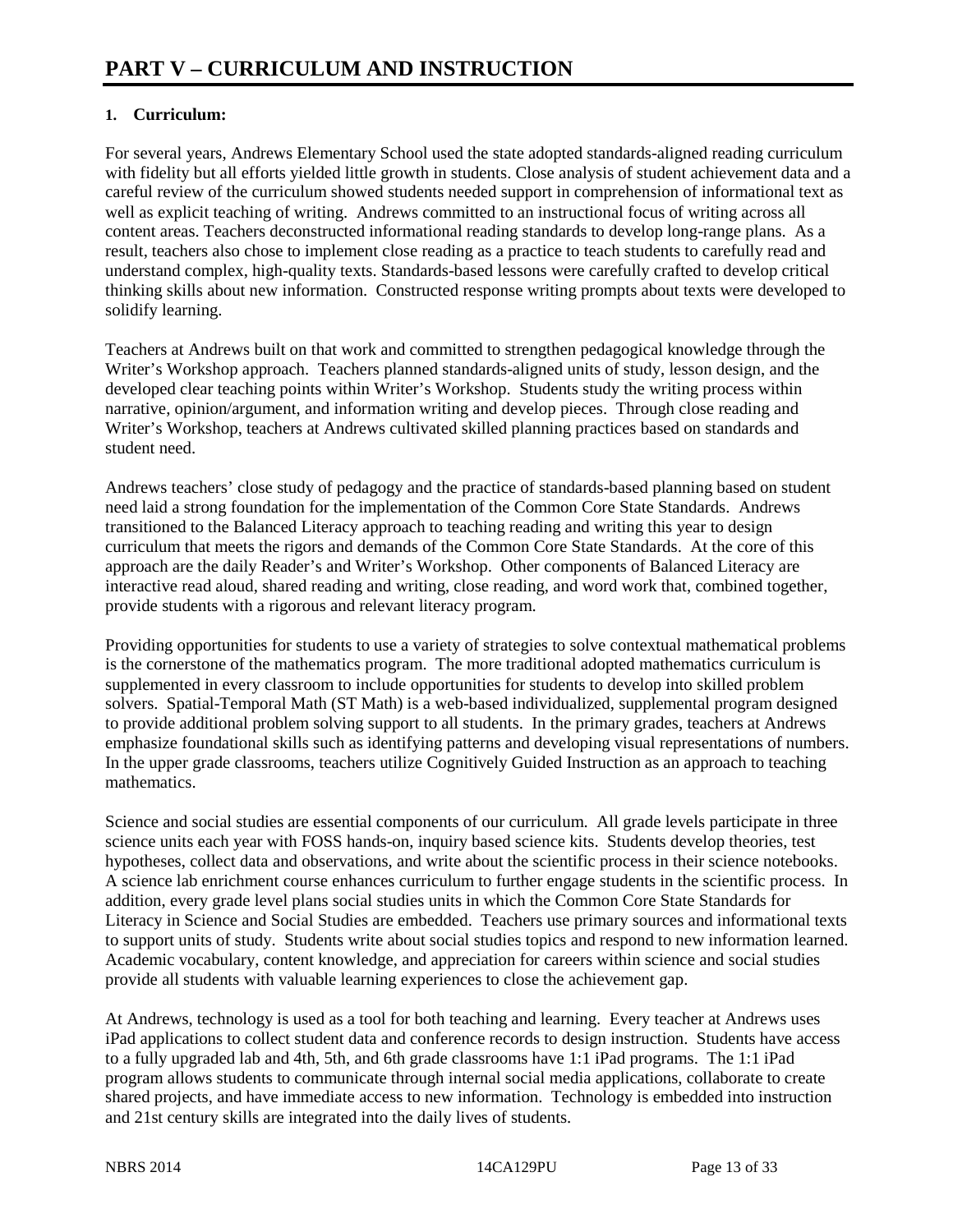Students at Andrews are exposed to enriching experiences that enhance the rigorous academic program. Students study the work of various artists and mediums in the art program and display their work at an annual Fine Arts Festival. Students participate in music education and study composers in history, learn how to read music, and apply music skills in a violin program. All teachers use the CATCH curriculum to teach physical education, nutrition, and promote a healthy lifestyle in students.

### **2. Reading/English:**

For several years, Andrews Elementary School used the state adopted, standards-aligned reading curriculum, Houghton Mifflin, a traditional basal series. Andrews experienced initial success upon implementation of the program but quickly experienced a plateau in student performance. Teachers closely analyzed English Language Arts results from the California Standards Tests over the course of several years. A noticeable trend emerged: reading comprehension scores were weak. More specifically, the results showed that a majority of students did not demonstrate understanding of informational texts.

Andrews' teachers made the decision to augment the reading curriculum to include constructed response writing about the close reading of informational texts. Teachers utilize the close reading approach and choose high interest, complex informational texts around which to build lessons to develop critical thinking and textual analysis skills for all students. Teachers lead structured discussions using sentence frames and provide students opportunities to synthesize and develop new ideas about information learned. Students then craft well-developed writing to constructed response questions to solidify learning. Through the implementation of close reading, planning practices were strengthened and teachers recognized the need to create curriculum that was rigorous, relevant, and based on student need. The Andrews' staff transitioned to the Balanced Literacy approach this year to provide students with rich reading and writing experiences aligned with the Common Core State Standards.

Explicit instruction of foundational skills is provided to students learning how to read. Beginning in kindergarten, students are immersed in language-rich classrooms with significant exposure to a variety of texts. Specific time is set aside to teach phonemic awareness in kindergarten through songs, poems, rhyming, and nonsense words. In first and second grade, teachers continue to build early reading skills with direct instruction in phonics. In the primary grades, a great deal of emphasis is placed on explicit vocabulary instruction to ensure that students can derive meaning from words. With this solid foundation, every student in every subgroup will transition from learning to read to reading for meaning.

Through good first teaching, students are given ample time to practice reading and build reading stamina every day. During independent reading, students performing above and below grade level are matched to texts to ensure practice with appropriate complexity. During conferences, teachers assess progress and provide tailored instruction to support the specific needs of the reader. For students performing below grade level, targeted tier two intervention services within the Response to Intervention model are provided.

### **3. Mathematics:**

Andrews Elementary School uses the state adopted, traditional Mathematics curriculum, Harcourt. The program provides teachers a framework to teach math skills across all mathematical strands, i.e. numbers sense, algebra & functions. The curriculum is very broad in scope but does not offer students enough depth to develop strong conceptual understanding.

Andrews' teachers participated in the District's Math Curriculum Improvement Team. Teachers restructured the existing math program to provide more opportunities for students to develop important mathematical concepts based on identified priority standards. Several teachers participated in a math grant that focused on strengthening conceptual mathematical instruction. This understanding was the impetus for change in instruction to strengthen mathematical concepts. In grade level team meetings, teachers developed a shared knowledge of how to explicitly teach students to analyze a problem and determine an appropriate problem solving strategy.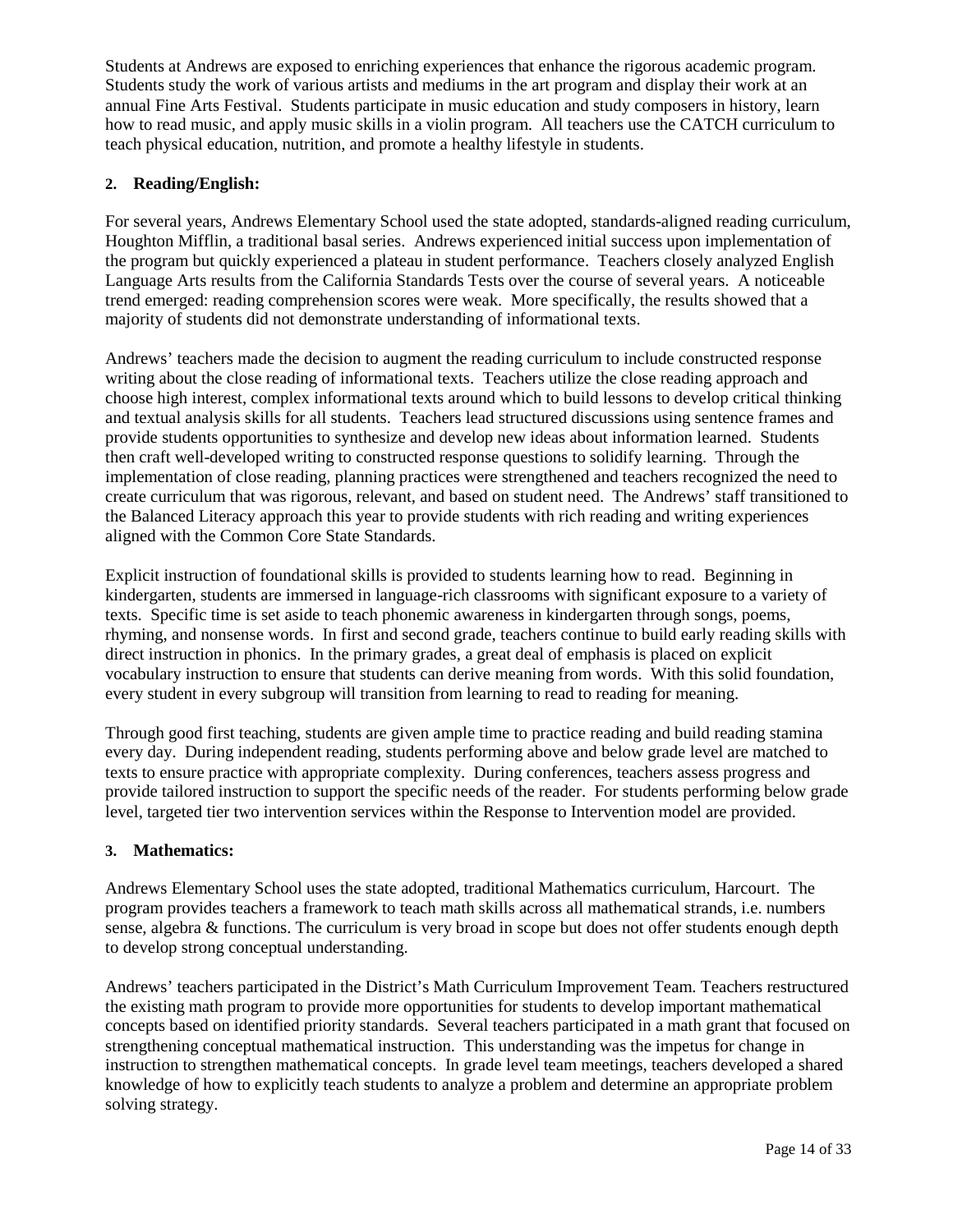Modest gains were made before the implementation of Spatial Temporal Math (ST Math), a research based, online program designed to develop logical and spatial reasoning in students. ST Math is a visual program and designed to move at an individual pace The program allows students, regardless of home language or English proficiency, access to mathematical concepts free from reading. Significant growth was made across all subgroups in mathematics. After only the first year of implementation, 11% of English Learners increased proficiency as measured by the CST. Furthermore, upper grade teachers use the Cognitively Guided Instruction (CGI) approach to teaching mathematics. CGI develops math skills through contextual problem solving. Within this approach, students are supported in development of visual representation of numbers and problem solving efficiency.

There is explicit instruction in foundational skills for our youngest mathematicians. Time is set aside to teach patterns and number sense. In first and second grades, a mathematical foundation is built through direct instruction in place value and a visual representation of numbers. Students move from concrete problems to abstract ideas with a strong conceptual understanding of mathematics.

During instruction, teachers carefully monitor students' progress and differentiate based on student need within good first teaching, tier one instruction. For students performing below grade level, teachers provide on the spot support through questioning and small group strategy work. Teachers offer extension activities for current concepts such as more rigorous problems that may include complex numbers or multi-steps for students performing above grade level. For struggling students, targeted tier two intervention services are provided within the school day.

#### **4. Additional Curriculum Area:**

Andrews is a school committed to excellence. Students will leave Andrews with the skills and confidence to be impactful leaders in the 21st century. In order for students to be competitive in college and career, they must be able to think critically about new information and write well to communicate. Through writing instruction, the Andrews' teachers provide experiences for students to analyze new material, address points of view, and effectively convey information.

Several years ago, the educators at Andrews committed to the workshop approach to teaching writing. Within Writer's Workshop students are provided with explicit, daily instruction in writing. Students grow as writers within units of study that instill genre knowledge and are taught specific strategies to support writing development. The four specific skills most important to 21st century learning: critical thinking, communication, collaboration, and creativity are developed in and through Writer's Workshop.

The units of study at Andrews provide students the opportunity to develop pieces aligned with genres required by the Common Core State Standards: narrative, argumentative/opinion, and information. All of our writing work requires students to demonstrate knowledge at levels 3 and 4 as outlined in Webb's Depth of Knowledge, i.e. create, revise, synthesize, cite evidence. For example, our upper grade students develop personal essays, a form of narrative non-fiction writing. Students must develop a logical argument about a topic of choice and cite specific evidence to support their point of view. Students must synthesize information as well as communicate their ideas and information in a well-organized structure. Another example of a unit of study at Andrews is our All-About Books writing in grades K-2. Every child must construct a book of knowledge about a chosen non-fiction topic, differentiate between important information, and make connections among information. Students at Andrews produce writing of relevance and significance to the world.

Daily, explicit writing instruction and independent writing time has positively impacted all students at Andrews. Students take great care in their work as writers. Children have internalized the writing process and independently develop pieces over time. Students think deeply about topics on which they write and develop critical thinking skills when writing about new information. Students have confidence, write more, and are connected to writing. The students at Andrews are strong writers and this foundation support success in all future endeavors.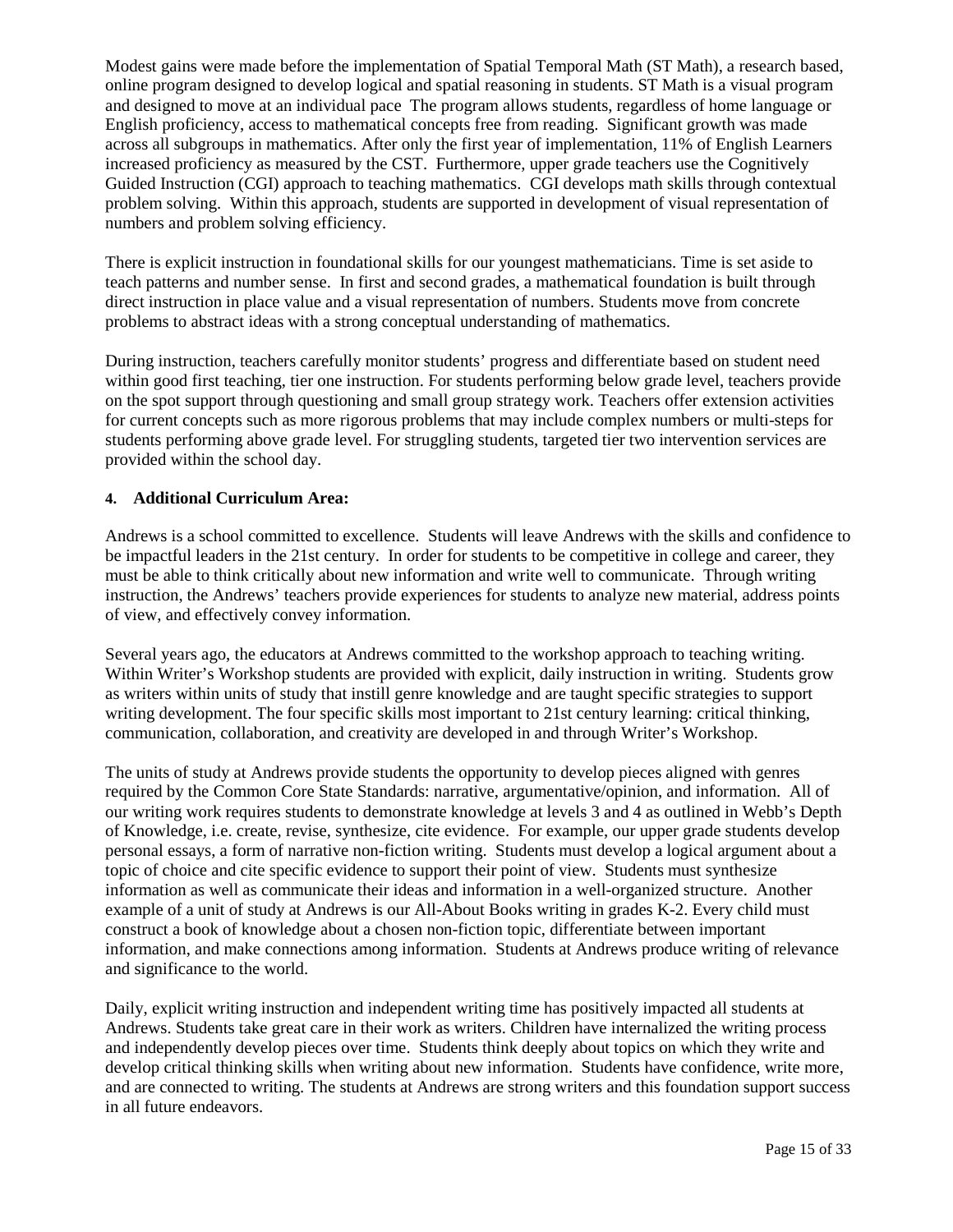#### **5. Instructional Methods:**

The educators at Andrews spent several years developing curriculum to supplement state adopted programs. Student achievement results showed positive growth as rigorous learning experiences were created in reading, writing and mathematics. Andrews' teachers reflected on possible next steps to continue an upward trajectory in student achievement. Educators determined next steps to include designing and constructing standards-based curriculum responsive to student need to increase rigor in academic programs and ensure that all student learning is the focus of all instruction.

Andrews' teachers embarked on a year-long study of lesson design, choosing to study the architecture of a lesson within the workshop approach to instruction. The architecture of a lesson within this approach is built upon an intentionally crafted teaching point based on the standards. In every lesson, teachers name the lesson objective and explicitly demonstrate a strategy. Students talk about and practice the objective before they engage in independent work. Within the lesson, teachers utilize a variety of strategies to reach the diverse population of students in the classroom. Teachers create charts to visually support instruction, particularly for students who may need additional references.

The workshop approach is used in reading, writing and math instruction and allows teachers opportunities to check for understanding and differentiate based on student need. Throughout the workshop lesson, teachers observe, question, and listen in on student conversations to check for understanding. Independent work time is intentionally designed to support differentiation. Teachers meet with small groups of students during workshop to reteach the lesson when needed. During reading, students are matched to texts based on individual students' reading levels. In writing, students develop pieces based on choice and interest, moving through the writing process at an independent pace. During mathematics, teachers provide students with problems of varying complexity based on student need. Individual conferences with students are held in every subject area to provide immediate feedback and offer additional support or extension to differentiate instruction for all students.

Technology is meaningfully integrated into academic programs to support student learning. Teachers utilize iPad applications to collect student data and conference notes to inform instruction. Students have access to a fully upgraded lab and our 4th, 5th, and 6th grade classrooms have 1:1 iPad programs. Spatial-Temporal Math (ST Math) is a web-based individualized, supplemental program designed to provide additional problem solving support to all students. Students utilize e-tools in mathematics, such as online manipulatives, to support independent work.

#### **6. Professional Development:**

Establishing and maintaining a culture of ongoing learning is a core principle of Andrews School. Professional Learning Communities, which focuses on embedding teacher collaboration and instructional planning into the daily schedule, ensures sustained professional development for Andrews teachers. In addition, the educators at Andrews recognize that it is imperative to collaborate around an agreed upon instructional focus in order to increase student achievement. Through collaboration, teachers engage in shared planning, reflective dialogue, and research best practice. All professional development at Andrews is collaborative and the responsibility for learning is shared among all staff members.

The catalyst for professional development is always student achievement data. Each year, all teachers at Andrews examine student performance to identify an instructional focus. Two years ago, Andrews chose writing as the area in which to focus all collaborative conversations, shared planning, and the study of best practice. The instructional leadership team drives research and are responsible for disseminating information and new learning to grade level teammates.

Collaboration is formalized through Professional Learning Communities (PLCs). Within PLCs, norms are established to provide a framework by which grade level teams work. Grade level leaders and the principal work closely together to plan detailed agendas during leadership team meetings in order to guarantee productive team meetings. Teachers develop common formative assessments to closely monitor student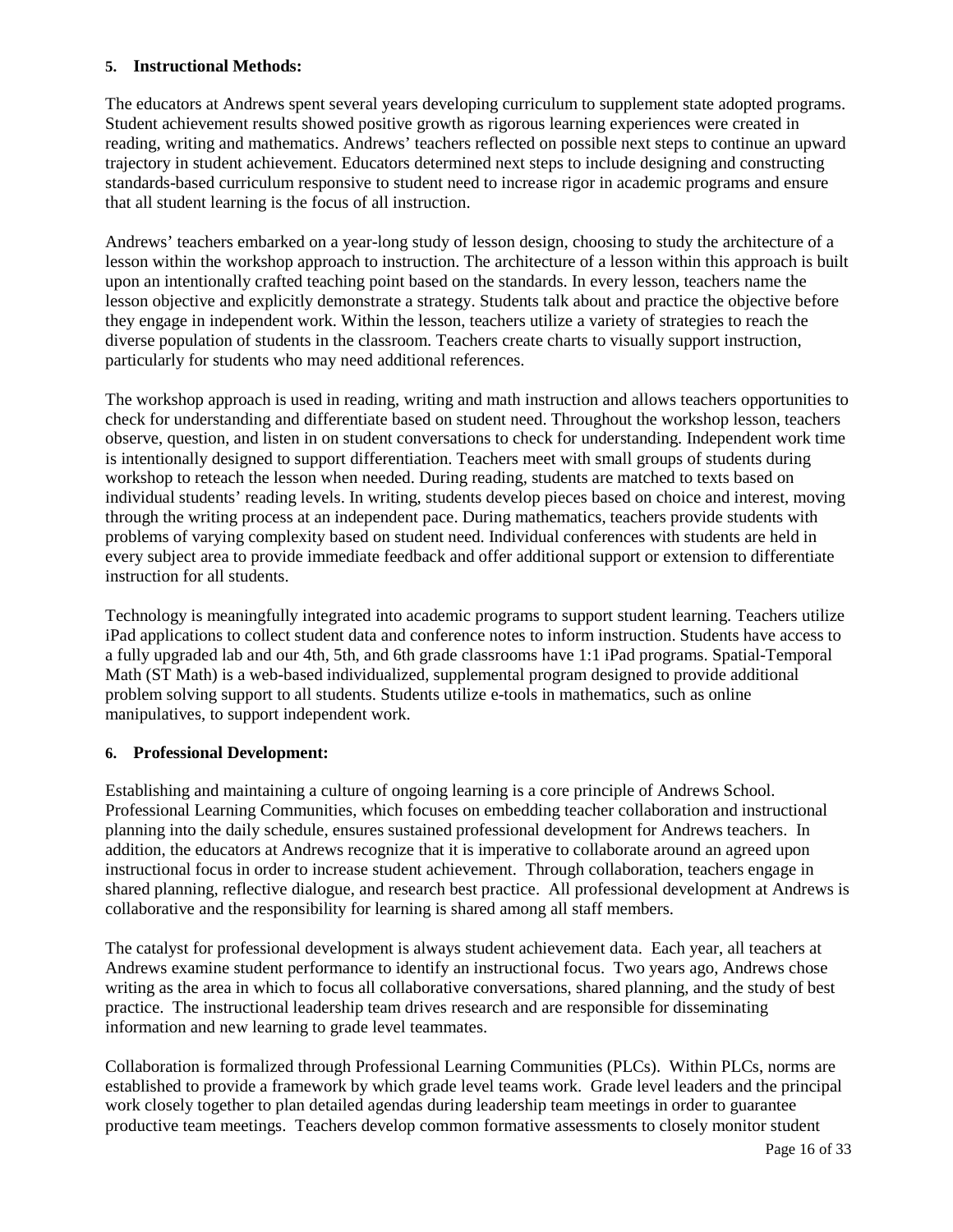progress. Through the analysis of data and student work, teams identify student need and share strategies to differentiate instruction. Furthermore, grade level teams share in the development of clear teaching points and planning of effective lessons.

Lesson Studies and Learning Walks are other embedded professional development opportunities that enhance the effectiveness of instruction at Andrews School. In Lesson Study, teams of teachers plan a standards-aligned lesson, implement the lesson in the classroom, and reflect on its effectiveness. Student work produced during the lesson is analyzed and next steps are determined. During collaborative Learning Walks, a lead teacher facilitates classroom observations around a chosen topic such as environment, instruction, or student engagement. Learning Walks create consistency, build capacity, and allow teachers to find evidence within classrooms that support shared commitments.

Andrews' teachers participate in collaborative professional development within established labsite classrooms. In the labsite classroom, teachers observe a demonstration of best practice, immediately analyze observations, and hold reflective, collaborative conversations about learning. Teachers collaborate within labsites to grow best practice and share in learning.

#### **7. School Leadership**

At Andrews there is a shared belief that all students can learn and that it is the collective responsibility of every educator to ensure that every child is successful. The responsibility to safeguard this vision is shared and distributed among every staff member. Achieving our vision requires high quality curriculum and instruction and is dependent upon a high level of collaboration forged around a shared commitment to our common purpose.

At Andrews, all instructional decisions begin with the leadership team. The leadership team is comprised of grade level leaders and the principal. Every leadership team agenda includes time for the team to reflect on work accomplished during grade level team meetings, research best practice, make commitments about sharing with grade level teammates, and strengthen facilitation skills. At every leadership meeting, grade level leaders discuss next steps to further progress in the instructional focus.

At the same time, the principal's knowledge of the standards-based instructional program, developing teacher expertise, as well as supporting the professional development needs of teachers are critical elements of a successful school. The principal provides ongoing support for the learning of all teachers, ensuring that teachers have opportunities to participate in a wide range of professional development opportunities, collaborate and share best practice with peers. The principal participates in a variety of professional development opportunities along with teachers and is committed to being co-learner with teachers, modeling the continuous improvement practices she seeks to nurture and support.

Decisions about policies, procedures, and programs are shared and responsibility is distributed at Andrews. The vision statement guides every decision. The leadership team works collaboratively with the principal to implement policies to protect instructional time, develop procedures for grade level team meetings and collaboratively plan agendas to enhance productivity during PLCs. The leadership team shares in the responsibility to build professional relationships to better support student achievement. Grade level leaders develop team norms for their work in PLCs and further develop facilitation skills to lead effective team meetings.

The leadership team and principal determine resources needed to support the instructional focus and student achievement. School leaders make recommendations to the School Site Council about materials, i.e. books, technology applications, teacher resources to support student achievement. The School Site Council is comprised of the principal, teachers, staff members, and parents whose primary responsibility is to determine how resources will be allocated within the school budget.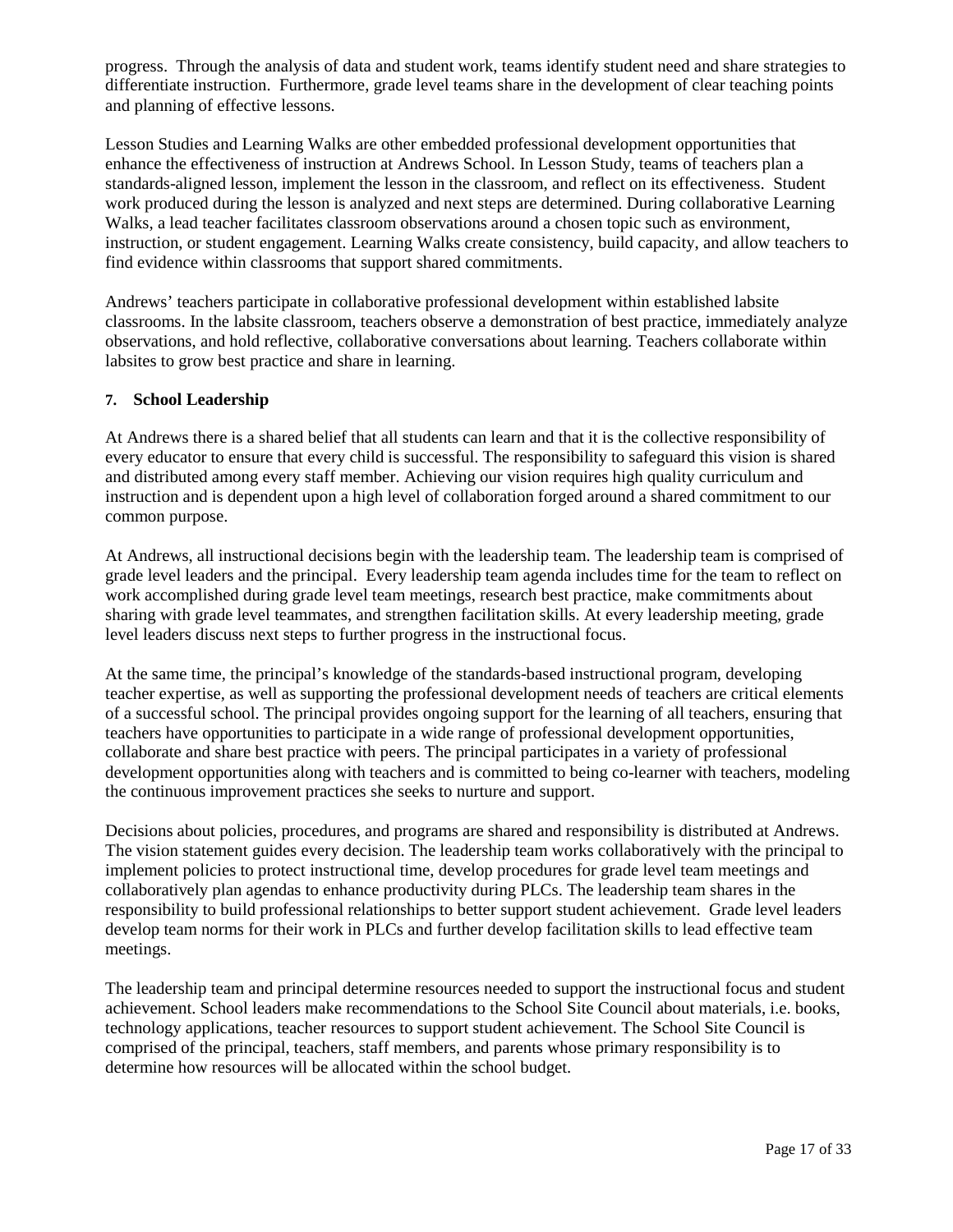**Subject:** <u>Math **Test:** California Standards Test</u><br> **All Students Tested/Grade:** 3 **Test:** California Standards Test<br> **Edition/Publication Year:** 201 **Publisher:** Pearson

**All Students Tested/Grade:** 3 **Edition/Publication Year:** 2013

| School Year                      | 2012-2013      | 2011-2012      | 2010-2011 | 2009-2010 | 2008-2009      |
|----------------------------------|----------------|----------------|-----------|-----------|----------------|
| Testing month                    | May            | May            | May       | May       | May            |
| <b>SCHOOL SCORES*</b>            |                |                |           |           |                |
| % Proficient plus % Advanced     | 82             | 79             | 69        | 83        | 72             |
| % Advanced                       | 54             | 49             | 35        | 54        | 45             |
| Number of students tested        | 72             | 72             | 77        | 65        | 71             |
| Percent of total students tested | 27             | 26             | 26        | 23        | 27             |
| Number of students tested with   | 6              | 19             | 10        | 9         | $\overline{0}$ |
| alternative assessment           |                |                |           |           |                |
| % of students tested with        | $\overline{2}$ | $\overline{7}$ | 3         | 3         | $\overline{0}$ |
| alternative assessment           |                |                |           |           |                |
| <b>SUBGROUP SCORES</b>           |                |                |           |           |                |
| 1. Free and Reduced-Price        |                |                |           |           |                |
| Meals/Socio-Economic/            |                |                |           |           |                |
| <b>Disadvantaged Students</b>    |                |                |           |           |                |
| % Proficient plus % Advanced     | 74             | 74             | 62        | 71        | 51             |
| % Advanced                       | 51             | 39             | 24        | 49        | 28             |
| Number of students tested        | 35             | 39             | 45        | 35        | 39             |
| 2. Students receiving Special    |                |                |           |           |                |
| <b>Education</b>                 |                |                |           |           |                |
| % Proficient plus % Advanced     |                |                |           |           |                |
| % Advanced                       |                |                |           |           |                |
| Number of students tested        |                |                |           |           |                |
| 3. English Language Learner      |                |                |           |           |                |
| <b>Students</b>                  |                |                |           |           |                |
| % Proficient plus % Advanced     | 79             | 80             | 54        | 67        | 67             |
| % Advanced                       | 50             | 27             | 23        | 50        | 50             |
| Number of students tested        | 14             | 15             | 13        | 12        | 12             |
| 4. Hispanic or Latino            |                |                |           |           |                |
| <b>Students</b>                  |                |                |           |           |                |
| % Proficient plus % Advanced     | 79             | 80             | 65        | 70        | 70             |
| % Advanced                       | 53             | 47             | 34        | 45        | 45             |
| Number of students tested        | 61             | 60             | 65        | 56        | 56             |
| 5. African- American             |                |                |           |           |                |
| <b>Students</b>                  |                |                |           |           |                |
| % Proficient plus % Advanced     |                |                |           |           |                |
| % Advanced                       |                |                |           |           |                |
| Number of students tested        |                |                |           |           |                |
| <b>6. Asian Students</b>         |                |                |           |           |                |
| % Proficient plus % Advanced     |                |                |           |           |                |
| % Advanced                       |                |                |           |           |                |
| Number of students tested        |                |                |           |           |                |
| 7. American Indian or            |                |                |           |           |                |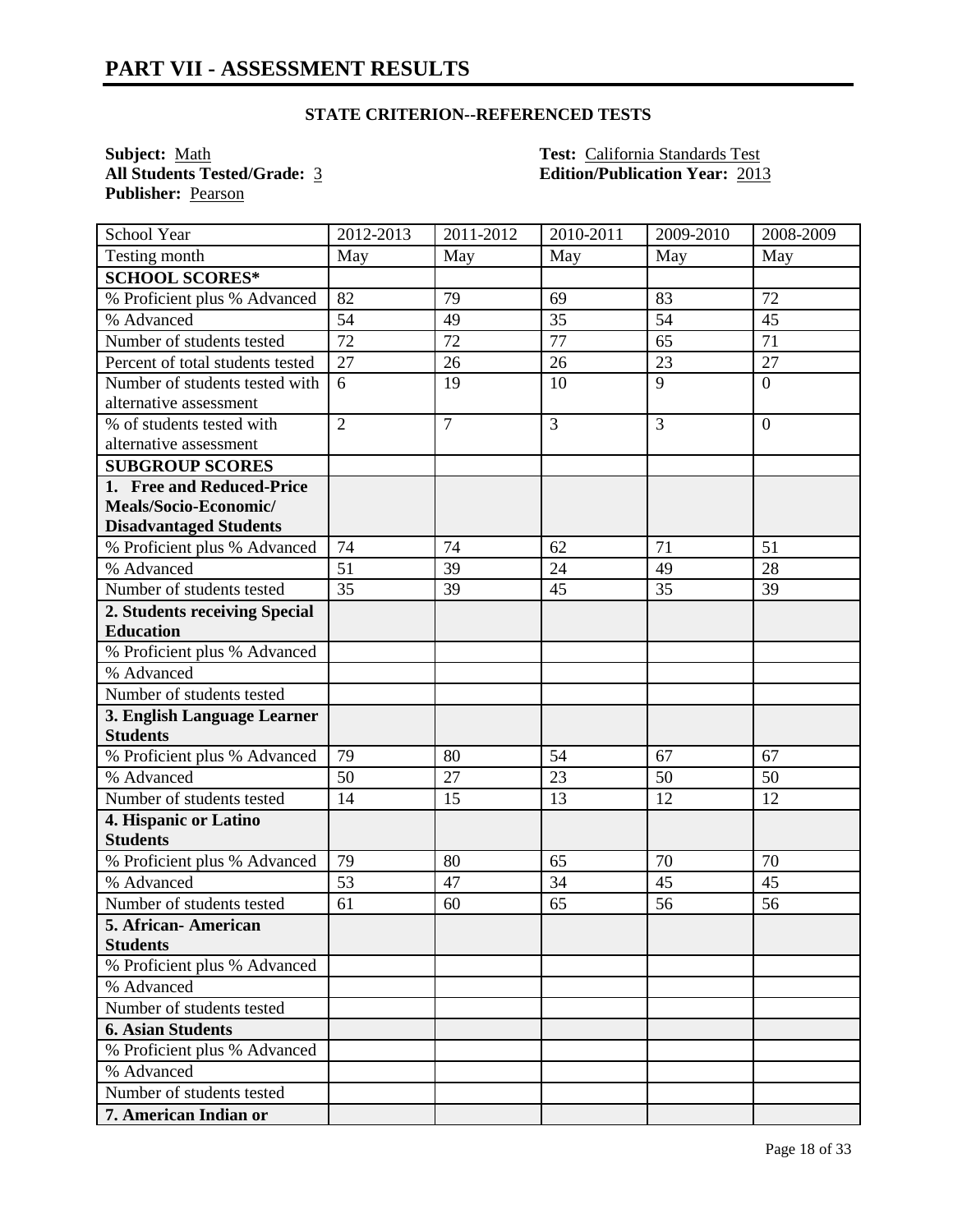| <b>Alaska Native Students</b>    |  |  |  |
|----------------------------------|--|--|--|
| % Proficient plus % Advanced     |  |  |  |
| % Advanced                       |  |  |  |
| Number of students tested        |  |  |  |
| 8. Native Hawaiian or other      |  |  |  |
| <b>Pacific Islander Students</b> |  |  |  |
| % Proficient plus % Advanced     |  |  |  |
| % Advanced                       |  |  |  |
| Number of students tested        |  |  |  |
| 9. White Students                |  |  |  |
| % Proficient plus % Advanced     |  |  |  |
| % Advanced                       |  |  |  |
| Number of students tested        |  |  |  |
| 10. Two or More Races            |  |  |  |
| identified Students              |  |  |  |
| % Proficient plus % Advanced     |  |  |  |
| % Advanced                       |  |  |  |
| Number of students tested        |  |  |  |
| 11. Other 1: Other 1             |  |  |  |
| % Proficient plus % Advanced     |  |  |  |
| % Advanced                       |  |  |  |
| Number of students tested        |  |  |  |
| 12. Other 2: Other 2             |  |  |  |
| % Proficient plus % Advanced     |  |  |  |
| % Advanced                       |  |  |  |
| Number of students tested        |  |  |  |
| 13. Other 3: Other 3             |  |  |  |
| % Proficient plus % Advanced     |  |  |  |
| % Advanced                       |  |  |  |
| Number of students tested        |  |  |  |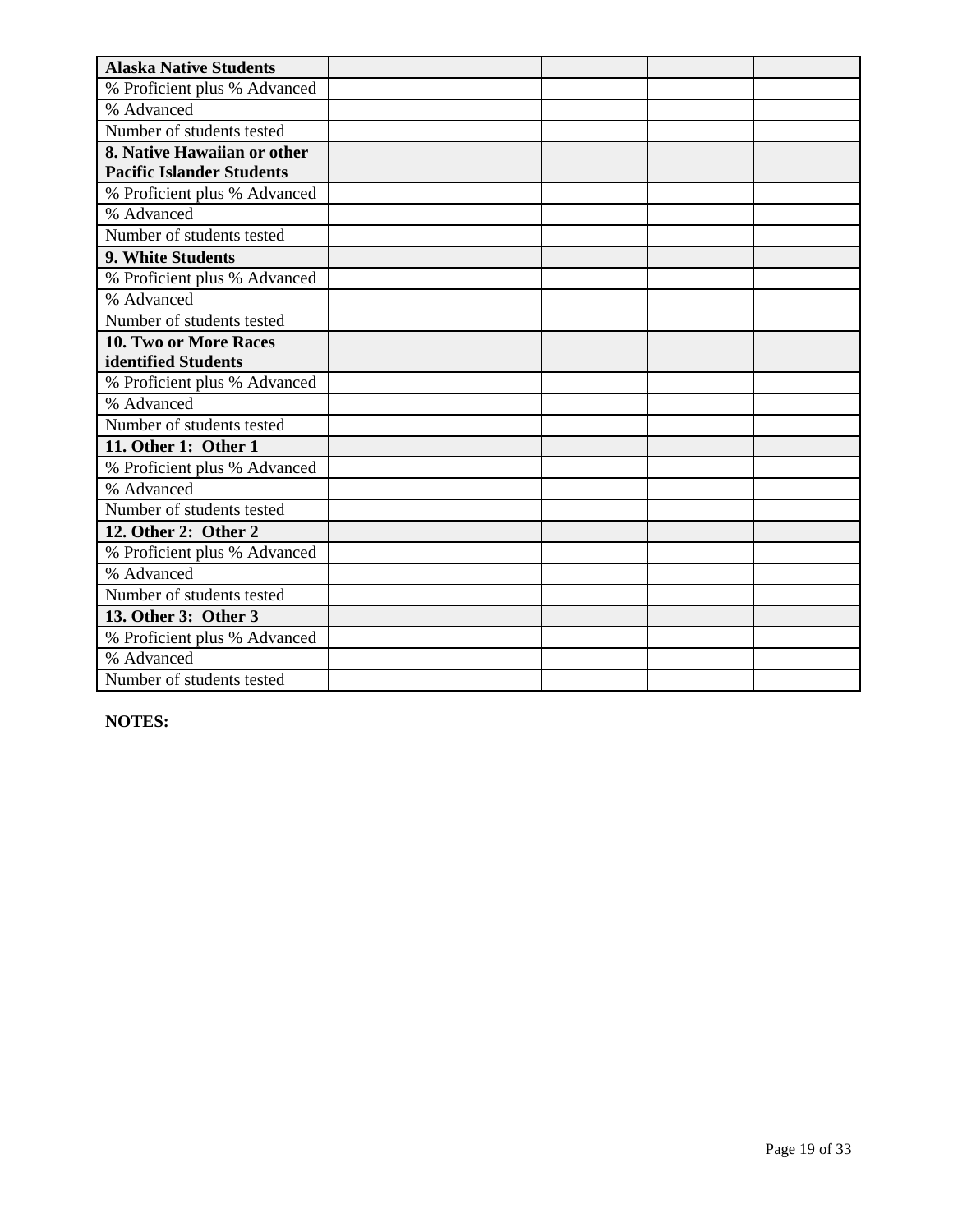**Subject:** Math **Test:** California Standards Test **All Students Tested/Grade:** 4 **Edition/Publication Year:** 2013 **Publisher:** Pearson

| School Year                      | 2012-2013      | 2011-2012      | 2010-2011      | 2009-2010      | 2008-2009      |
|----------------------------------|----------------|----------------|----------------|----------------|----------------|
| Testing month                    | May            | May            | May            | May            | May            |
| <b>SCHOOL SCORES*</b>            |                |                |                |                |                |
| % Proficient plus % Advanced     | 77             | 81             | 70             | 70             | 63             |
| % Advanced                       | 46             | 49             | 37             | 35             | 33             |
| Number of students tested        | 65             | 72             | 71             | 77             | 67             |
| Percent of total students tested | 24             | 26             | 24             | 27             | 25             |
| Number of students tested with   | 19             | $\overline{7}$ | 13             | 8              | $\overline{0}$ |
| alternative assessment           |                |                |                |                |                |
| % of students tested with        | $\overline{7}$ | 3              | $\overline{4}$ | 3              | $\overline{0}$ |
| alternative assessment           |                |                |                |                |                |
| <b>SUBGROUP SCORES</b>           |                |                |                |                |                |
| 1. Free and Reduced-Price        |                |                |                |                |                |
| Meals/Socio-Economic/            |                |                |                |                |                |
| <b>Disadvantaged Students</b>    |                |                |                |                |                |
| % Proficient plus % Advanced     | 78             | 74             | 63             | 68             | 51             |
| % Advanced                       | 43             | 43             | 38             | 27             | 28             |
| Number of students tested        | 40             | 42             | 32             | 41             | 39             |
| 2. Students receiving Special    |                |                |                |                |                |
| <b>Education</b>                 |                |                |                |                |                |
| % Proficient plus % Advanced     |                |                |                |                |                |
| % Advanced                       |                |                |                |                |                |
| Number of students tested        |                |                |                |                |                |
| 3. English Language Learner      |                |                |                |                |                |
| <b>Students</b>                  |                |                |                |                |                |
| % Proficient plus % Advanced     | 75             | 71             | 73             | 50             | 40             |
| % Advanced                       | 25             | 36             | 33             | $\overline{0}$ | 30             |
| Number of students tested        | 12             | 14             | 15             | 12             | 10             |
| 4. Hispanic or Latino            |                |                |                |                |                |
| <b>Students</b>                  |                |                |                |                |                |
| % Proficient plus % Advanced     | 78             | 80             | 68             | 66             | 58             |
| % Advanced                       | 45             | 43             | 34             | 28             | 32             |
| Number of students tested        | 58             | 60             | 59             | 61             | 57             |
| 5. African- American             |                |                |                |                |                |
| <b>Students</b>                  |                |                |                |                |                |
| % Proficient plus % Advanced     |                |                |                |                |                |
| % Advanced                       |                |                |                |                |                |
| Number of students tested        |                |                |                |                |                |
| <b>6. Asian Students</b>         |                |                |                |                |                |
| % Proficient plus % Advanced     |                |                |                |                |                |
| % Advanced                       |                |                |                |                |                |
| Number of students tested        |                |                |                |                |                |
| 7. American Indian or            |                |                |                |                |                |
| <b>Alaska Native Students</b>    |                |                |                |                |                |
| % Proficient plus % Advanced     |                |                |                |                |                |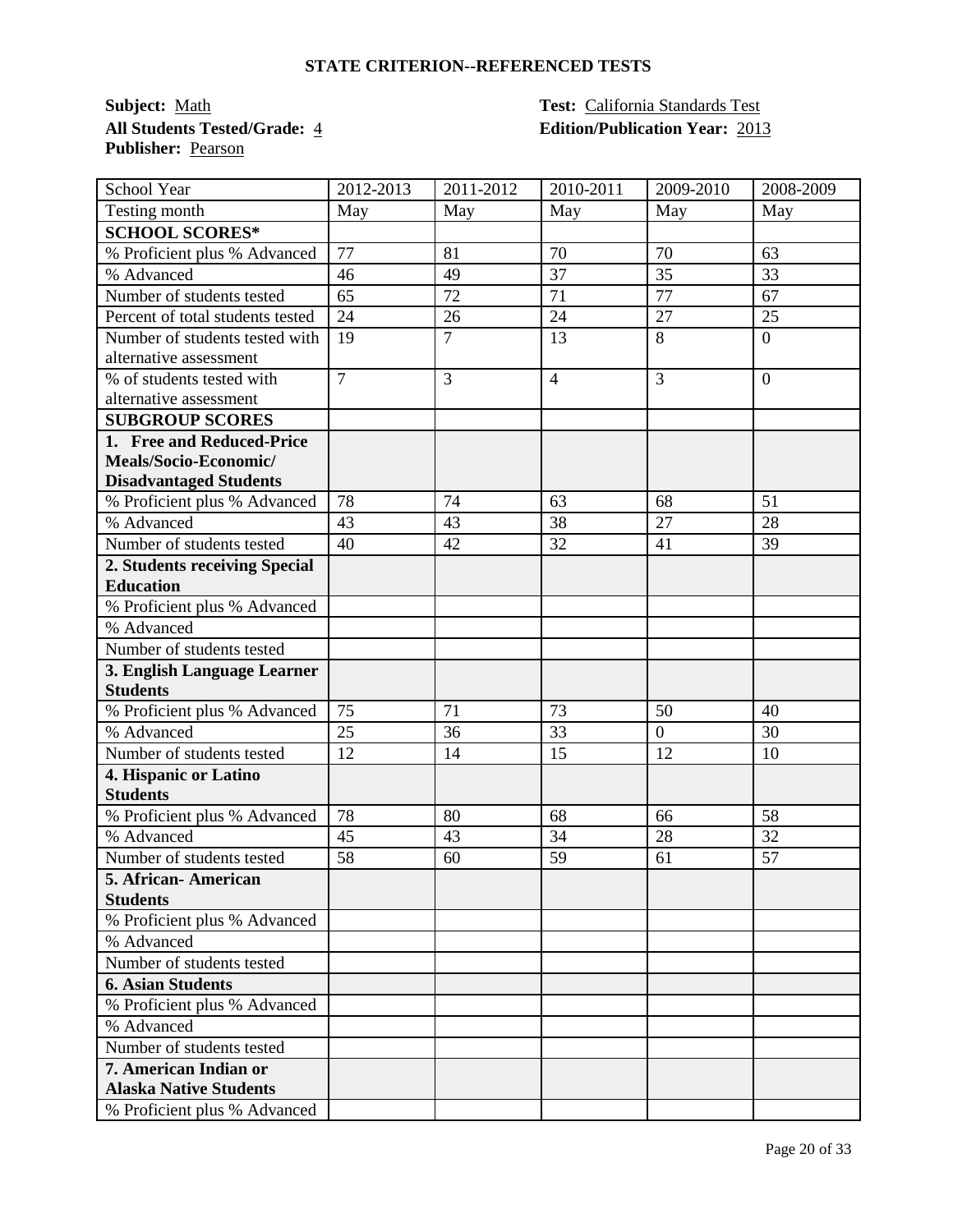| % Advanced                       |  |  |  |
|----------------------------------|--|--|--|
| Number of students tested        |  |  |  |
| 8. Native Hawaiian or other      |  |  |  |
| <b>Pacific Islander Students</b> |  |  |  |
| % Proficient plus % Advanced     |  |  |  |
| % Advanced                       |  |  |  |
| Number of students tested        |  |  |  |
| 9. White Students                |  |  |  |
| % Proficient plus % Advanced     |  |  |  |
| % Advanced                       |  |  |  |
| Number of students tested        |  |  |  |
| 10. Two or More Races            |  |  |  |
| identified Students              |  |  |  |
| % Proficient plus % Advanced     |  |  |  |
| % Advanced                       |  |  |  |
| Number of students tested        |  |  |  |
| 11. Other 1: Other 1             |  |  |  |
| % Proficient plus % Advanced     |  |  |  |
| % Advanced                       |  |  |  |
| Number of students tested        |  |  |  |
| 12. Other 2: Other 2             |  |  |  |
| % Proficient plus % Advanced     |  |  |  |
| % Advanced                       |  |  |  |
| Number of students tested        |  |  |  |
| 13. Other 3: Other 3             |  |  |  |
| % Proficient plus % Advanced     |  |  |  |
| % Advanced                       |  |  |  |
| Number of students tested        |  |  |  |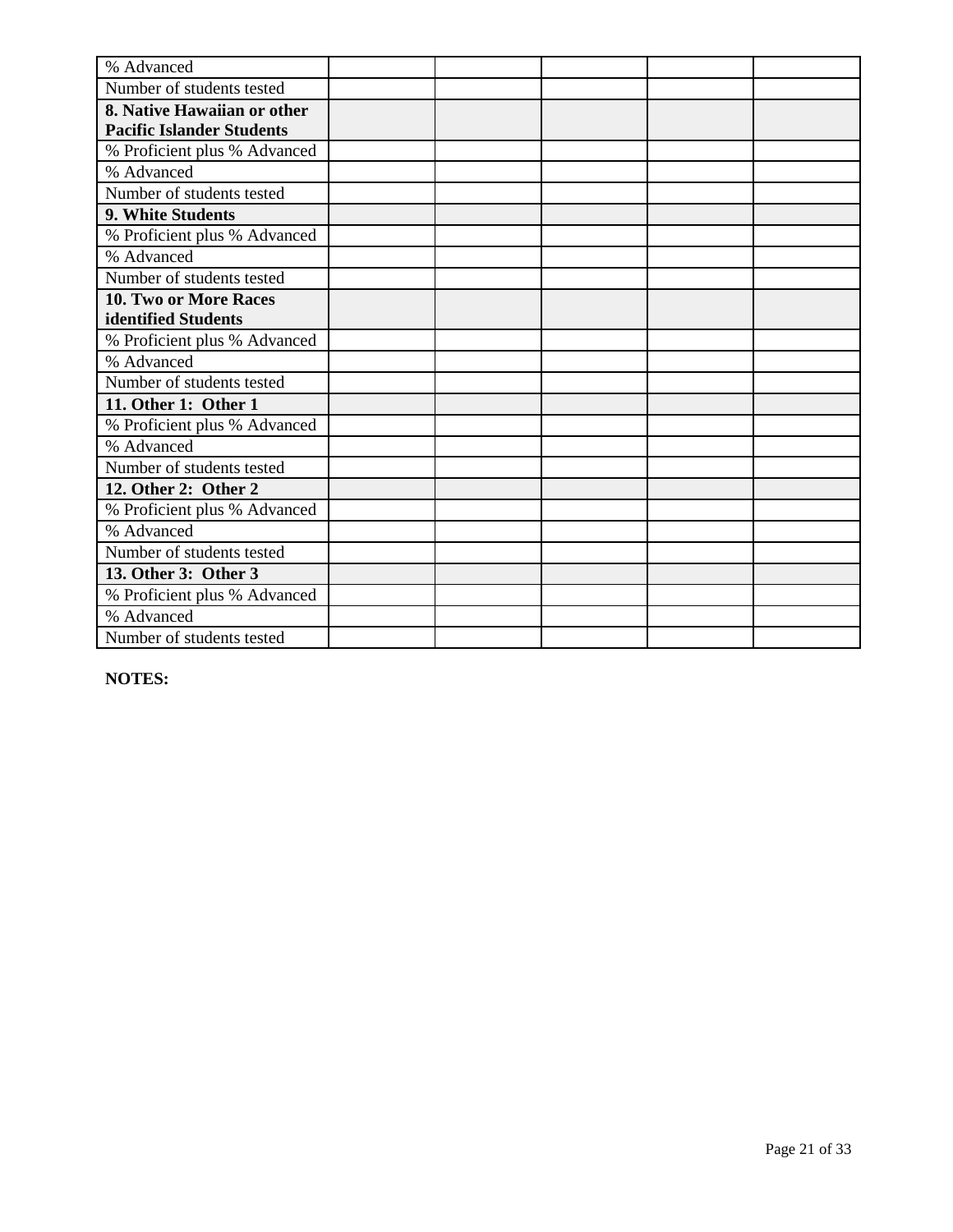**Subject:** <u>Math **Test:** California Standards Test</u><br> **All Students Tested/Grade:** 5 **Test: California Standards Test**<br> **Edition/Publication Year:** 201 **Publisher:** Pearson

# **All Students Tested/Grade:** 5 **Edition/Publication Year:** 2013

| School Year                      | 2012-2013      | 2011-2012 | 2010-2011 | 2009-2010      | 2008-2009      |
|----------------------------------|----------------|-----------|-----------|----------------|----------------|
| Testing month                    | May            | May       | May       | May            | May            |
| <b>SCHOOL SCORES*</b>            |                |           |           |                |                |
| % Proficient plus % Advanced     | 75             | 75        | 48        | 41             | 64             |
| % Advanced                       | 30             | 37        | 18        | 11             | 34             |
| Number of students tested        | 67             | 67        | 77        | 75             | 70             |
| Percent of total students tested | 25             | 24        | 26        | 26             | 26             |
| Number of students tested with   | $\overline{4}$ | 13        | 9         | 6              | $\overline{0}$ |
| alternative assessment           |                |           |           |                |                |
| % of students tested with        | $\mathbf{1}$   | 5         | 3         | $\overline{2}$ | $\overline{0}$ |
| alternative assessment           |                |           |           |                |                |
| <b>SUBGROUP SCORES</b>           |                |           |           |                |                |
| 1. Free and Reduced-Price        |                |           |           |                |                |
| Meals/Socio-Economic/            |                |           |           |                |                |
| <b>Disadvantaged Students</b>    |                |           |           |                |                |
| % Proficient plus % Advanced     | 63             | 68        | 48        | 27             | 46             |
| % Advanced                       | 18             | 29        | 20        | 9              | 22             |
| Number of students tested        | 38             | 31        | 40        | 44             | 37             |
| 2. Students receiving Special    |                |           |           |                |                |
| <b>Education</b>                 |                |           |           |                |                |
| % Proficient plus % Advanced     |                |           |           |                |                |
| % Advanced                       |                |           |           |                |                |
| Number of students tested        |                |           |           |                |                |
| 3. English Language Learner      |                |           |           |                |                |
| <b>Students</b>                  |                |           |           |                |                |
| % Proficient plus % Advanced     | 67             | 57        | 39        | 9              | 54             |
| % Advanced                       | 25             | 21        | 8         | $\overline{0}$ | 31             |
| Number of students tested        | 12             | 14        | 13        | 11             | 13             |
| 4. Hispanic or Latino            |                |           |           |                |                |
| <b>Students</b>                  |                |           |           |                |                |
| % Proficient plus % Advanced     | 75             | 73        | 48        | 39             | 62             |
| % Advanced                       | 26             | 33        | 18        | 9              | 30             |
| Number of students tested        | 57             | 55        | 61        | 67             | 60             |
| 5. African- American             |                |           |           |                |                |
| <b>Students</b>                  |                |           |           |                |                |
| % Proficient plus % Advanced     |                |           |           |                |                |
| % Advanced                       |                |           |           |                |                |
| Number of students tested        |                |           |           |                |                |
| <b>6. Asian Students</b>         |                |           |           |                |                |
| % Proficient plus % Advanced     |                |           |           |                |                |
| % Advanced                       |                |           |           |                |                |
| Number of students tested        |                |           |           |                |                |
| 7. American Indian or            |                |           |           |                |                |
| <b>Alaska Native Students</b>    |                |           |           |                |                |
| % Proficient plus % Advanced     |                |           |           |                |                |
| % Advanced                       |                |           |           |                |                |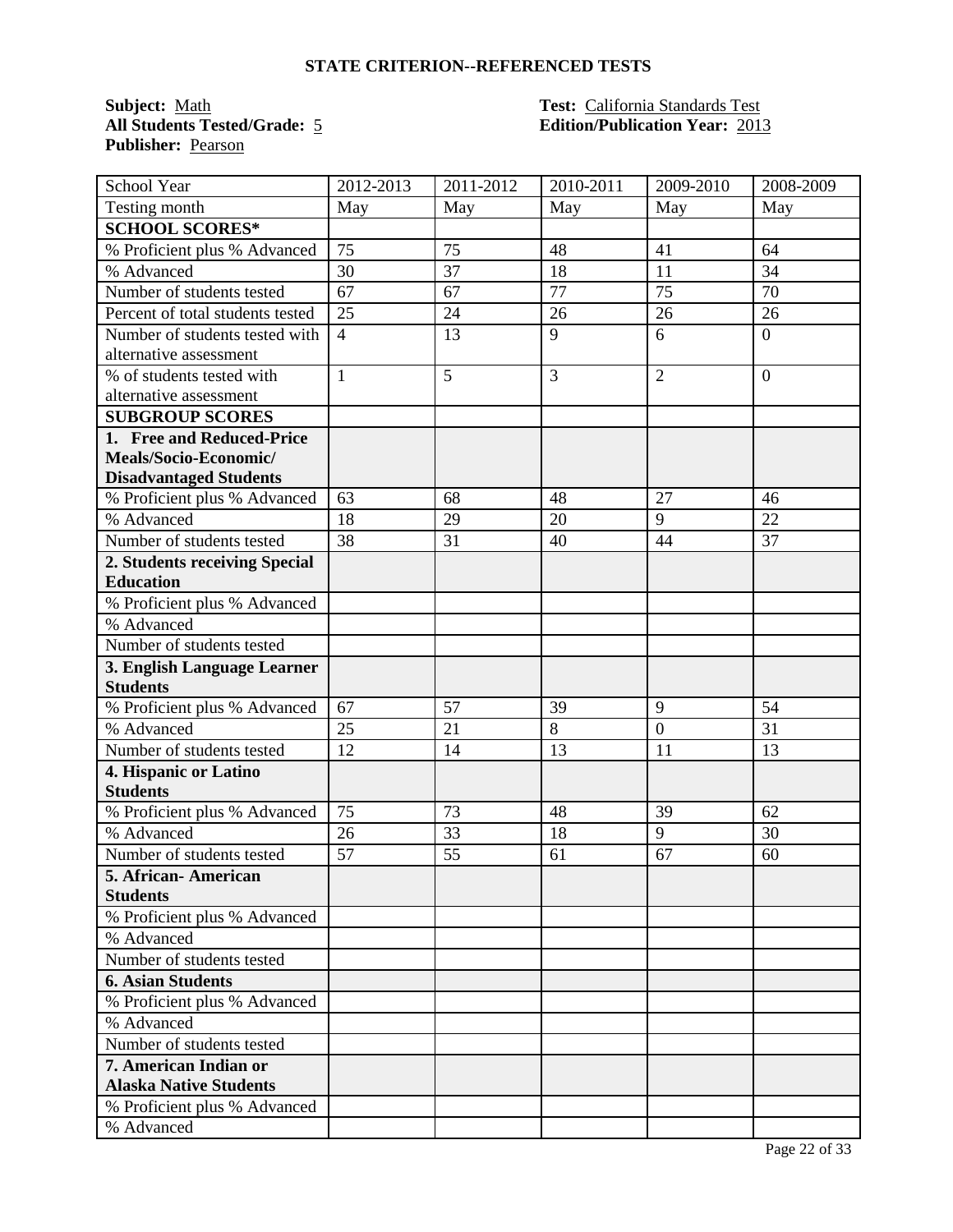| Number of students tested        |  |  |  |
|----------------------------------|--|--|--|
| 8. Native Hawaiian or other      |  |  |  |
| <b>Pacific Islander Students</b> |  |  |  |
| % Proficient plus % Advanced     |  |  |  |
| % Advanced                       |  |  |  |
| Number of students tested        |  |  |  |
| 9. White Students                |  |  |  |
| % Proficient plus % Advanced     |  |  |  |
| % Advanced                       |  |  |  |
| Number of students tested        |  |  |  |
| 10. Two or More Races            |  |  |  |
| identified Students              |  |  |  |
| % Proficient plus % Advanced     |  |  |  |
| % Advanced                       |  |  |  |
| Number of students tested        |  |  |  |
| 11. Other 1: Other 1             |  |  |  |
| % Proficient plus % Advanced     |  |  |  |
| % Advanced                       |  |  |  |
| Number of students tested        |  |  |  |
| 12. Other 2: Other 2             |  |  |  |
| % Proficient plus % Advanced     |  |  |  |
| % Advanced                       |  |  |  |
| Number of students tested        |  |  |  |
| 13. Other 3: Other 3             |  |  |  |
| % Proficient plus % Advanced     |  |  |  |
| % Advanced                       |  |  |  |
| Number of students tested        |  |  |  |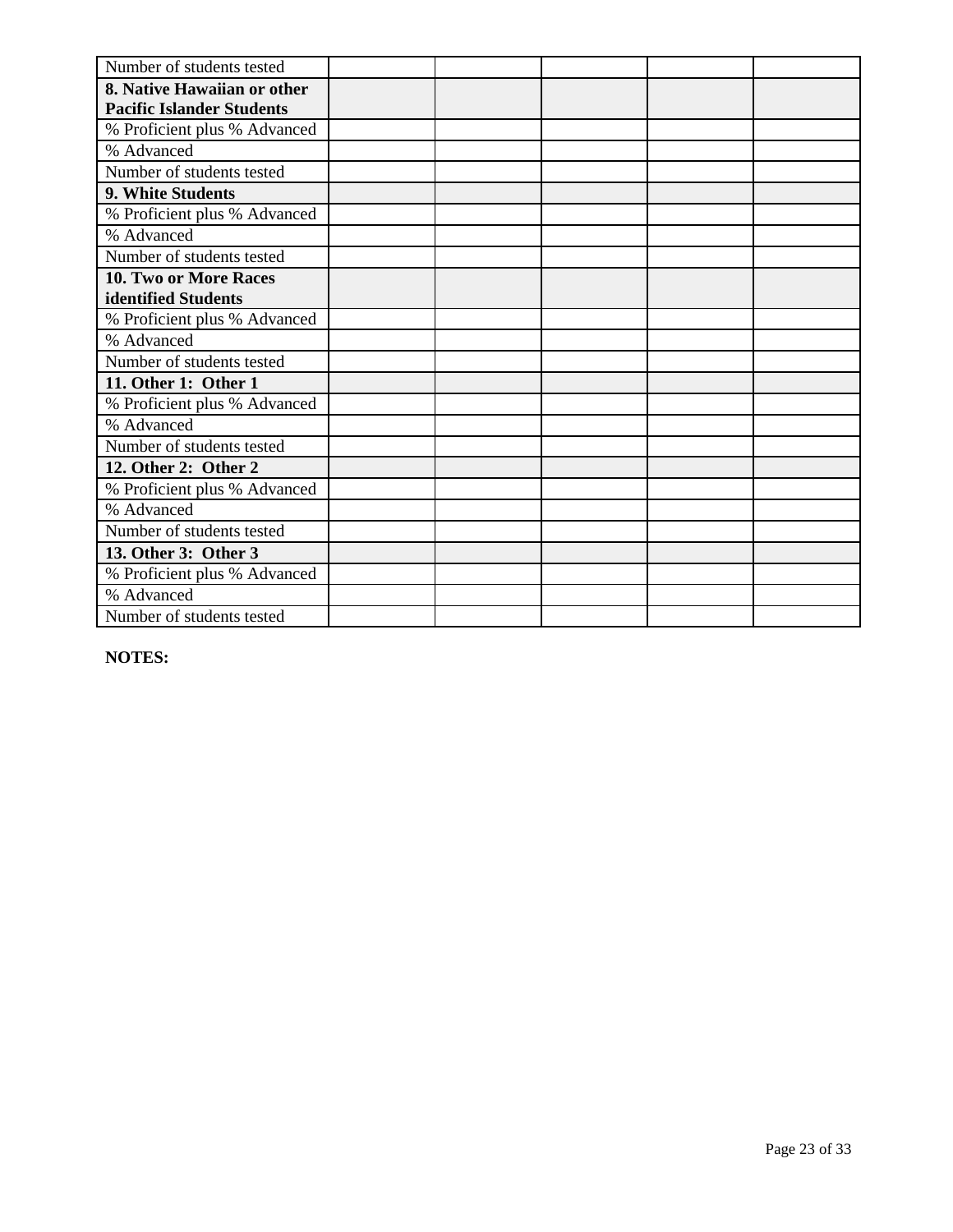**Subject:** <u>Math **Test:** California Standards Test</u><br> **All Students Tested/Grade:** 6 **Test: California Standards Test**<br> **Edition/Publication Year:** 201 **Publisher:** Pearson

# **All Students Tested/Grade:** 6 **Edition/Publication Year:** 2013

| School Year                      | 2012-2013       | 2011-2012      | 2010-2011      | 2009-2010      | 2008-2009      |
|----------------------------------|-----------------|----------------|----------------|----------------|----------------|
| Testing month                    | May             | May            | May            | May            | May            |
| <b>SCHOOL SCORES*</b>            |                 |                |                |                |                |
| % Proficient plus % Advanced     | 74              | 60             | 56             | 64             | 47             |
| % Advanced                       | 36              | 25             | 24             | 28             | 14             |
| Number of students tested        | 66              | 68             | 70             | 69             | 57             |
| Percent of total students tested | 24              | 24             | 24             | 24             | 22             |
| Number of students tested with   | 9               | 5              | 5              | $\overline{2}$ | $\overline{0}$ |
| alternative assessment           |                 |                |                |                |                |
| % of students tested with        | $\overline{3}$  | $\overline{2}$ | $\overline{2}$ | 1              | $\overline{0}$ |
| alternative assessment           |                 |                |                |                |                |
| <b>SUBGROUP SCORES</b>           |                 |                |                |                |                |
| 1. Free and Reduced-Price        |                 |                |                |                |                |
| Meals/Socio-Economic/            |                 |                |                |                |                |
| <b>Disadvantaged Students</b>    |                 |                |                |                |                |
| % Proficient plus % Advanced     | 65              | 63             | 48             | 62             | 37             |
| % Advanced                       | 29              | 26             | 20             | 18             | 10             |
| Number of students tested        | $\overline{31}$ | 35             | 40             | 39             | 30             |
| 2. Students receiving Special    |                 |                |                |                |                |
| <b>Education</b>                 |                 |                |                |                |                |
| % Proficient plus % Advanced     |                 |                |                |                |                |
| % Advanced                       |                 |                |                |                |                |
| Number of students tested        |                 |                |                |                |                |
| 3. English Language Learner      |                 |                |                |                |                |
| <b>Students</b>                  |                 |                |                |                |                |
| % Proficient plus % Advanced     | 71              | 38             | 50             | 40             | 25             |
| % Advanced                       | 21              | 13             | 20             | 10             | 13             |
| Number of students tested        | 14              | 8              | 10             | 10             | 8              |
| 4. Hispanic or Latino            |                 |                |                |                |                |
| <b>Students</b>                  |                 |                |                |                |                |
| % Proficient plus % Advanced     | 72              | 58             | 55             | 63             | 48             |
| % Advanced                       | 34              | 22             | 23             | 22             | 13             |
| Number of students tested        | 53              | 55             | 62             | 59             | 48             |
| 5. African-American              |                 |                |                |                |                |
| <b>Students</b>                  |                 |                |                |                |                |
| % Proficient plus % Advanced     |                 |                |                |                |                |
| % Advanced                       |                 |                |                |                |                |
| Number of students tested        |                 |                |                |                |                |
| <b>6. Asian Students</b>         |                 |                |                |                |                |
| % Proficient plus % Advanced     |                 |                |                |                |                |
| % Advanced                       |                 |                |                |                |                |
| Number of students tested        |                 |                |                |                |                |
| 7. American Indian or            |                 |                |                |                |                |
| <b>Alaska Native Students</b>    |                 |                |                |                |                |
| % Proficient plus % Advanced     |                 |                |                |                |                |
| % Advanced                       |                 |                |                |                |                |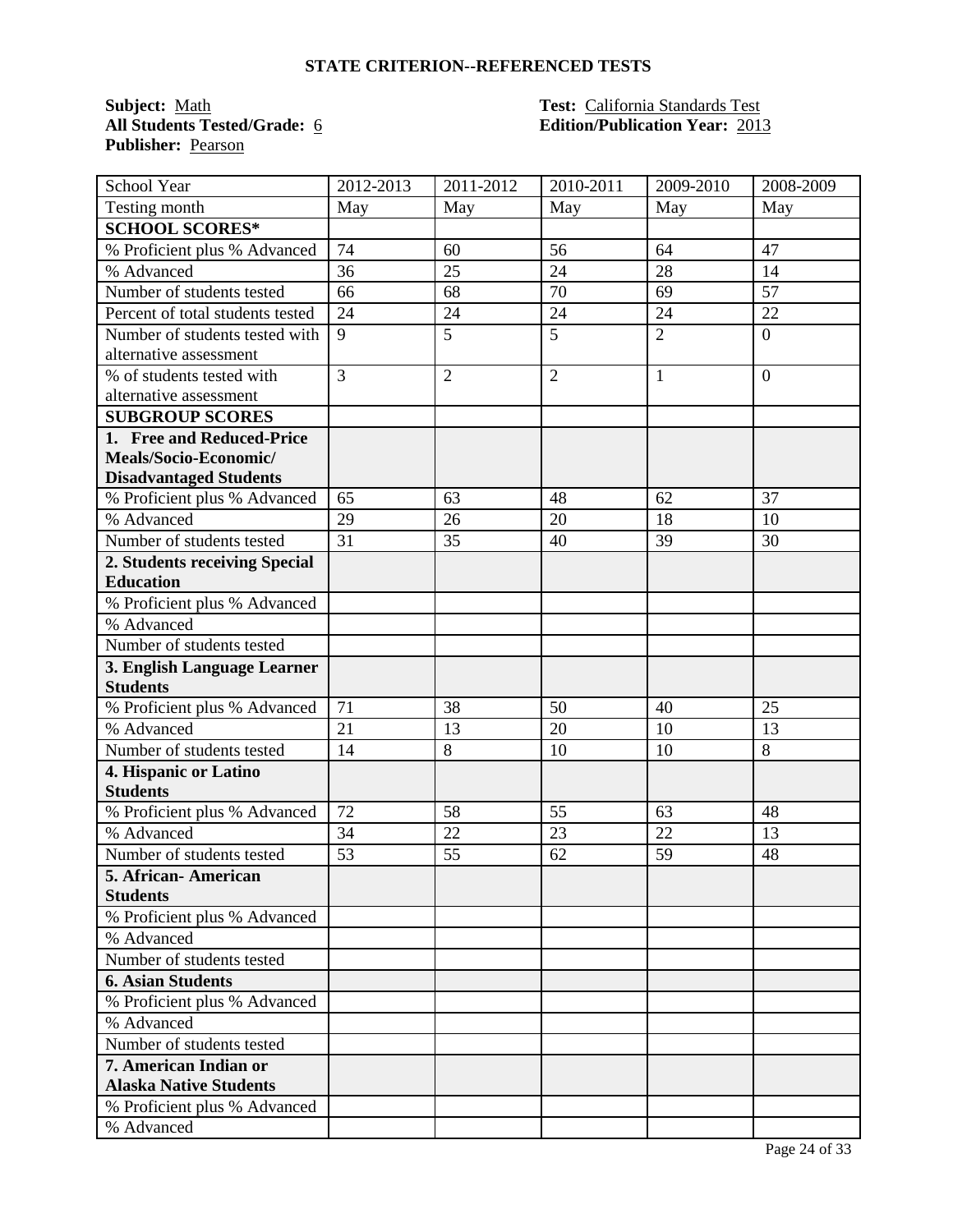| Number of students tested        |  |  |  |
|----------------------------------|--|--|--|
| 8. Native Hawaiian or other      |  |  |  |
| <b>Pacific Islander Students</b> |  |  |  |
| % Proficient plus % Advanced     |  |  |  |
| % Advanced                       |  |  |  |
| Number of students tested        |  |  |  |
| 9. White Students                |  |  |  |
| % Proficient plus % Advanced     |  |  |  |
| % Advanced                       |  |  |  |
| Number of students tested        |  |  |  |
| 10. Two or More Races            |  |  |  |
| identified Students              |  |  |  |
| % Proficient plus % Advanced     |  |  |  |
| % Advanced                       |  |  |  |
| Number of students tested        |  |  |  |
| 11. Other 1: Other 1             |  |  |  |
| % Proficient plus % Advanced     |  |  |  |
| % Advanced                       |  |  |  |
| Number of students tested        |  |  |  |
| 12. Other 2: Other 2             |  |  |  |
| % Proficient plus % Advanced     |  |  |  |
| % Advanced                       |  |  |  |
| Number of students tested        |  |  |  |
| 13. Other 3: Other 3             |  |  |  |
| % Proficient plus % Advanced     |  |  |  |
| % Advanced                       |  |  |  |
| Number of students tested        |  |  |  |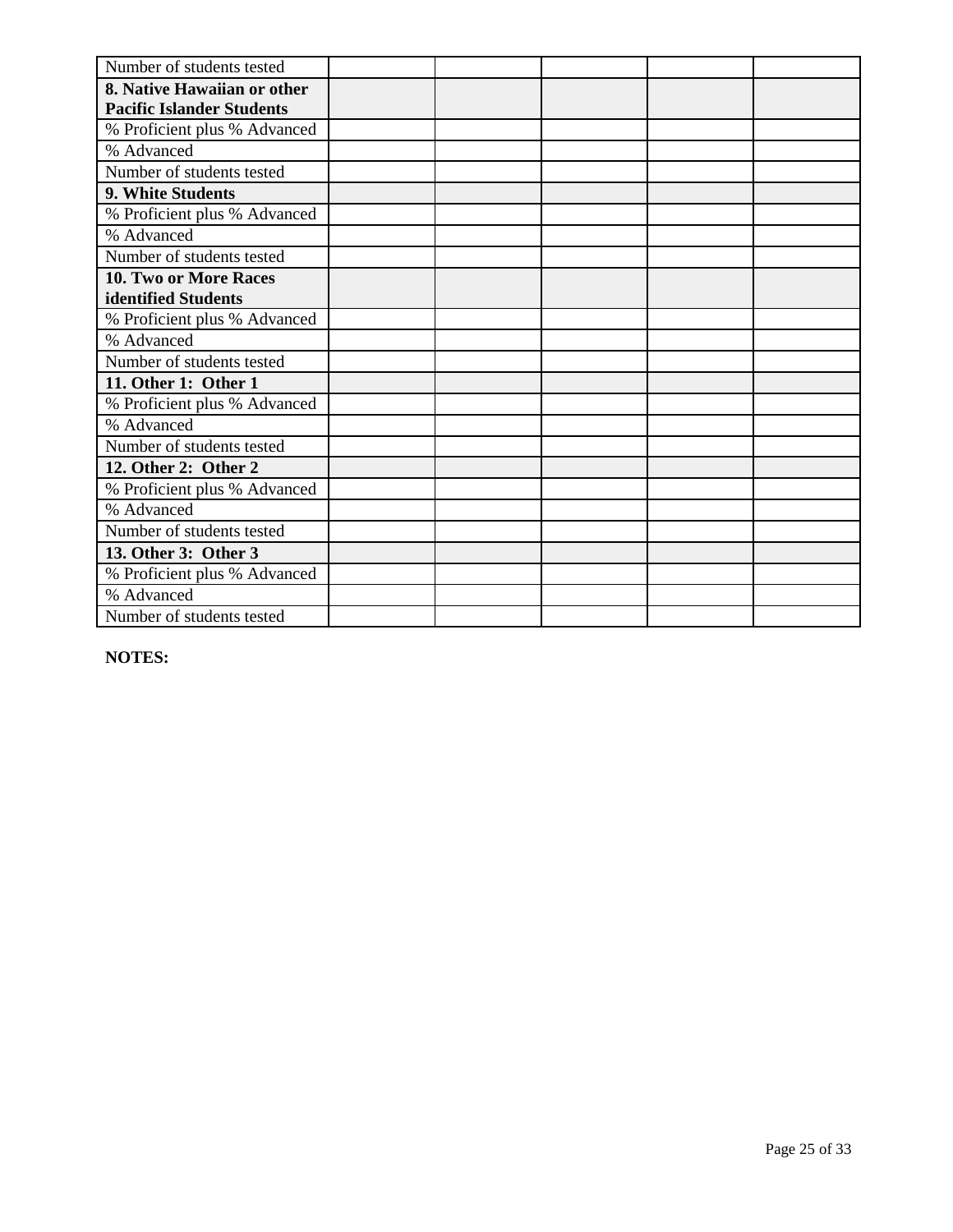**Subject: Reading/ELA Test: California Standards Test**<br>**All Students Tested/Grade:** <u>3</u> **Test: California Standards Test Publisher:** Pearson

# **All Students Tested/Grade:** 3 **Edition/Publication Year:** 2013

| School Year                      | 2012-2013       | 2011-2012      | 2010-2011 | 2009-2010 | 2008-2009      |
|----------------------------------|-----------------|----------------|-----------|-----------|----------------|
| Testing month                    | May             | May            | May       | May       | May            |
| <b>SCHOOL SCORES*</b>            |                 |                |           |           |                |
| % Proficient plus % Advanced     | 63              | 57             | 44        | 55        | 48             |
| % Advanced                       | 31              | 24             | 17        | 39        | 10             |
| Number of students tested        | 72              | 72             | 77        | 65        | 71             |
| Percent of total students tested | 27              | 26             | 26        | 23        | 27             |
| Number of students tested with   | 6               | 19             | 10        | 9         | $\overline{0}$ |
| alternative assessment           |                 |                |           |           |                |
| % of students tested with        | $\overline{2}$  | $\overline{7}$ | 3         | 3         | $\overline{0}$ |
| alternative assessment           |                 |                |           |           |                |
| <b>SUBGROUP SCORES</b>           |                 |                |           |           |                |
| 1. Free and Reduced-Price        |                 |                |           |           |                |
| Meals/Socio-Economic/            |                 |                |           |           |                |
| <b>Disadvantaged Students</b>    |                 |                |           |           |                |
| % Proficient plus % Advanced     | 51              | 51             | 33        | 47        | 54             |
| % Advanced                       | 26              | 13             | 16        | 32        | 17             |
| Number of students tested        | $\overline{35}$ | 39             | 45        | 38        | 35             |
| 2. Students receiving Special    |                 |                |           |           |                |
| <b>Education</b>                 |                 |                |           |           |                |
| % Proficient plus % Advanced     |                 |                |           |           |                |
| % Advanced                       |                 |                |           |           |                |
| Number of students tested        |                 |                |           |           |                |
| 3. English Language Learner      |                 |                |           |           |                |
| <b>Students</b>                  |                 |                |           |           |                |
| % Proficient plus % Advanced     | 57              | 40             | 15        | 42        | 50             |
| % Advanced                       | 29              | $\overline{7}$ | 8         | 33        | $\overline{0}$ |
| Number of students tested        | 14              | 15             | 13        | 12        | 12             |
| 4. Hispanic or Latino            |                 |                |           |           |                |
| <b>Students</b>                  |                 |                |           |           |                |
| % Proficient plus % Advanced     | 59              | 53             | 40        | 54        | 47             |
| % Advanced                       | 25              | 20             | 15        | 33        | 9              |
| Number of students tested        | 61              | 60             | 65        | 54        | 56             |
| 5. African- American             |                 |                |           |           |                |
| <b>Students</b>                  |                 |                |           |           |                |
| % Proficient plus % Advanced     |                 |                |           |           |                |
| % Advanced                       |                 |                |           |           |                |
| Number of students tested        |                 |                |           |           |                |
| <b>6. Asian Students</b>         |                 |                |           |           |                |
| % Proficient plus % Advanced     |                 |                |           |           |                |
| % Advanced                       |                 |                |           |           |                |
| Number of students tested        |                 |                |           |           |                |
| 7. American Indian or            |                 |                |           |           |                |
| <b>Alaska Native Students</b>    |                 |                |           |           |                |
| % Proficient plus % Advanced     |                 |                |           |           |                |
| % Advanced                       |                 |                |           |           |                |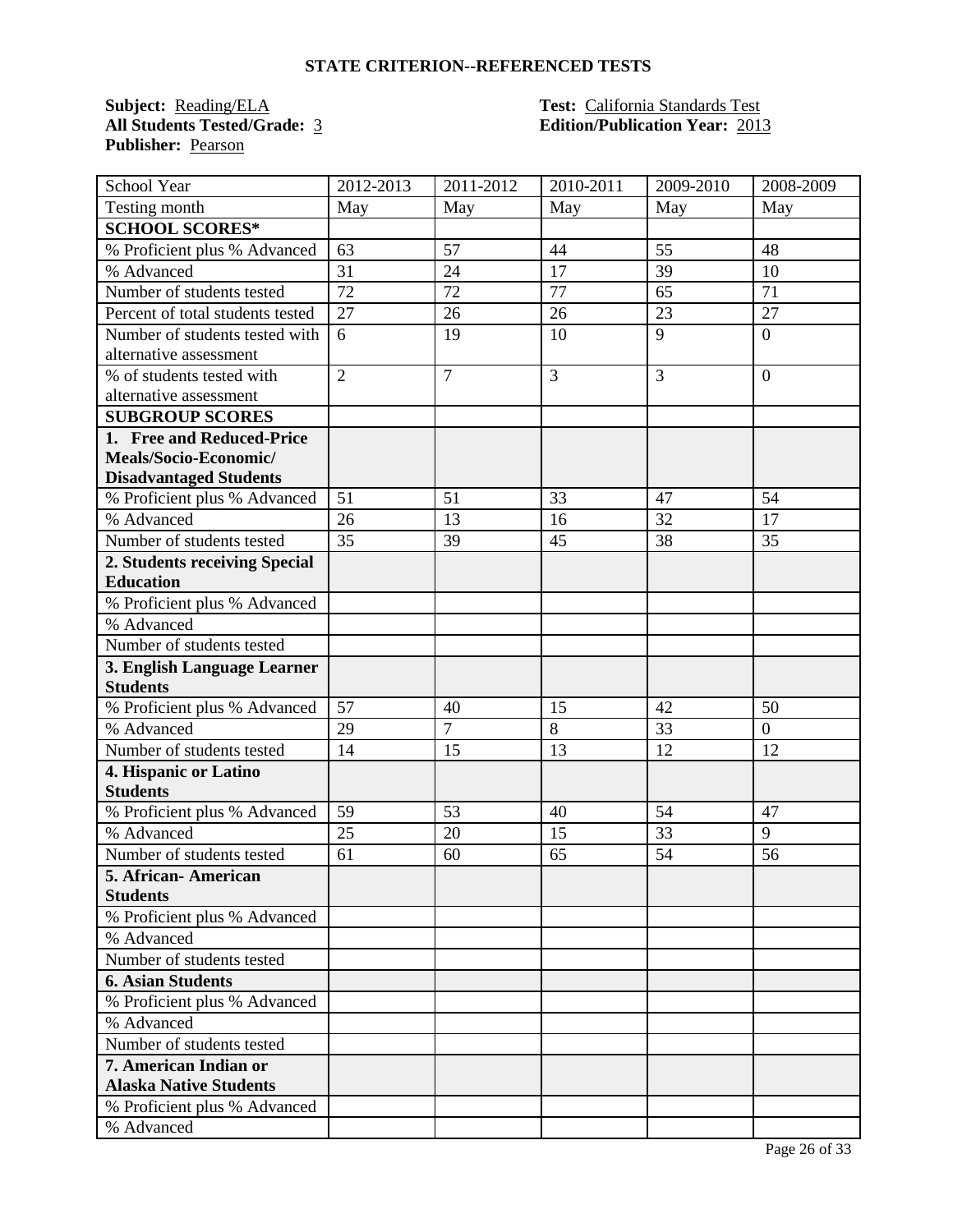| Number of students tested        |  |  |  |
|----------------------------------|--|--|--|
| 8. Native Hawaiian or other      |  |  |  |
| <b>Pacific Islander Students</b> |  |  |  |
| % Proficient plus % Advanced     |  |  |  |
| % Advanced                       |  |  |  |
| Number of students tested        |  |  |  |
| 9. White Students                |  |  |  |
| % Proficient plus % Advanced     |  |  |  |
| % Advanced                       |  |  |  |
| Number of students tested        |  |  |  |
| 10. Two or More Races            |  |  |  |
| identified Students              |  |  |  |
| % Proficient plus % Advanced     |  |  |  |
| % Advanced                       |  |  |  |
| Number of students tested        |  |  |  |
| 11. Other 1: Other 1             |  |  |  |
| % Proficient plus % Advanced     |  |  |  |
| % Advanced                       |  |  |  |
| Number of students tested        |  |  |  |
| 12. Other 2: Other 2             |  |  |  |
| % Proficient plus % Advanced     |  |  |  |
| % Advanced                       |  |  |  |
| Number of students tested        |  |  |  |
| 13. Other 3: Other 3             |  |  |  |
| % Proficient plus % Advanced     |  |  |  |
| % Advanced                       |  |  |  |
| Number of students tested        |  |  |  |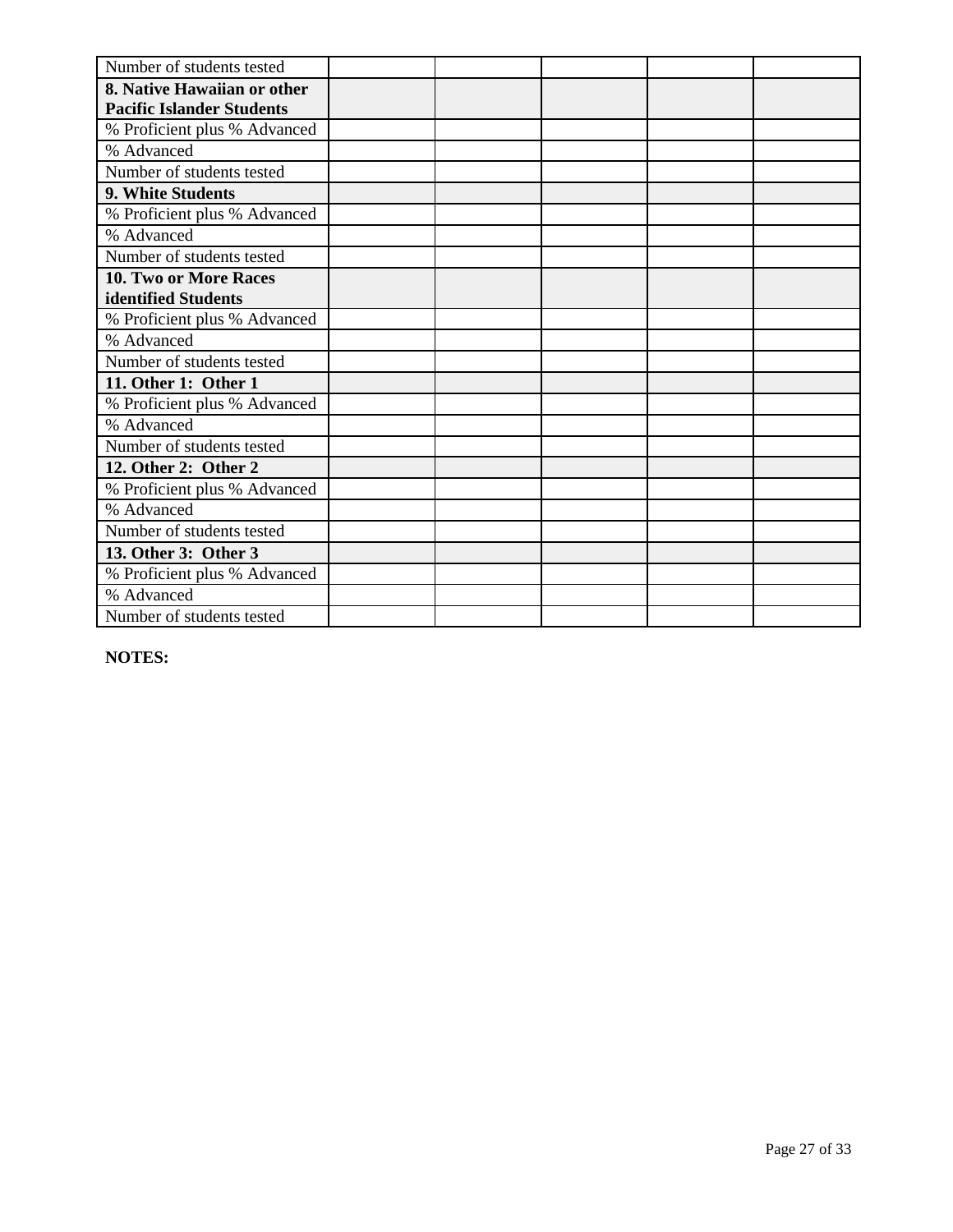**Subject: Reading/ELA Test: California Standards Test**<br>**All Students Tested/Grade:** 4 **Test: California Standards Test Publisher:** Pearson

# **All Students Tested/Grade:** 4 **Edition/Publication Year:** 2013

| School Year                      | 2012-2013      | 2011-2012      | 2010-2011      | 2009-2010      | 2008-2009      |
|----------------------------------|----------------|----------------|----------------|----------------|----------------|
| Testing month                    | May            | May            | May            | May            | May            |
| <b>SCHOOL SCORES*</b>            |                |                |                |                |                |
| % Proficient plus % Advanced     | 74             | 74             | 73             | 66             | 66             |
| % Advanced                       | 34             | 43             | 42             | 33             | 34             |
| Number of students tested        | 65             | 72             | 71             | 77             | 67             |
| Percent of total students tested | 24             | 26             | 24             | 27             | 25             |
| Number of students tested with   | 19             | $\overline{7}$ | 13             | 8              | $\overline{0}$ |
| alternative assessment           |                |                |                |                |                |
| % of students tested with        | $\overline{7}$ | 3              | $\overline{4}$ | $\overline{3}$ | $\overline{0}$ |
| alternative assessment           |                |                |                |                |                |
| <b>SUBGROUP SCORES</b>           |                |                |                |                |                |
| 1. Free and Reduced-Price        |                |                |                |                |                |
| Meals/Socio-Economic/            |                |                |                |                |                |
| <b>Disadvantaged Students</b>    |                |                |                |                |                |
| % Proficient plus % Advanced     | 68             | 69             | 66             | 59             | 62             |
| % Advanced                       | 38             | 43             | 22             | 34             | 23             |
| Number of students tested        | 40             | 42             | 32             | 41             | 39             |
| 2. Students receiving Special    |                |                |                |                |                |
| <b>Education</b>                 |                |                |                |                |                |
| % Proficient plus % Advanced     |                |                |                |                |                |
| % Advanced                       |                |                |                |                |                |
| Number of students tested        |                |                |                |                |                |
| 3. English Language Learner      |                |                |                |                |                |
| <b>Students</b>                  |                |                |                |                |                |
| % Proficient plus % Advanced     | 50             | 57             | 67             | 50             | 30             |
| % Advanced                       | 25             | 21             | 27             | 17             | 10             |
| Number of students tested        | 12             | 14             | 15             | 12             | 10             |
| 4. Hispanic or Latino            |                |                |                |                |                |
| <b>Students</b>                  |                |                |                |                |                |
| % Proficient plus % Advanced     | 72             | 70             | 73             | 66             | 63             |
| % Advanced                       | 31             | 43             | 37             | 30             | 33             |
| Number of students tested        | 58             | 60             | 59             | 61             | 57             |
| 5. African- American             |                |                |                |                |                |
| <b>Students</b>                  |                |                |                |                |                |
| % Proficient plus % Advanced     |                |                |                |                |                |
| % Advanced                       |                |                |                |                |                |
| Number of students tested        |                |                |                |                |                |
| <b>6. Asian Students</b>         |                |                |                |                |                |
| % Proficient plus % Advanced     |                |                |                |                |                |
| % Advanced                       |                |                |                |                |                |
| Number of students tested        |                |                |                |                |                |
| 7. American Indian or            |                |                |                |                |                |
| <b>Alaska Native Students</b>    |                |                |                |                |                |
| % Proficient plus % Advanced     |                |                |                |                |                |
| % Advanced                       |                |                |                |                |                |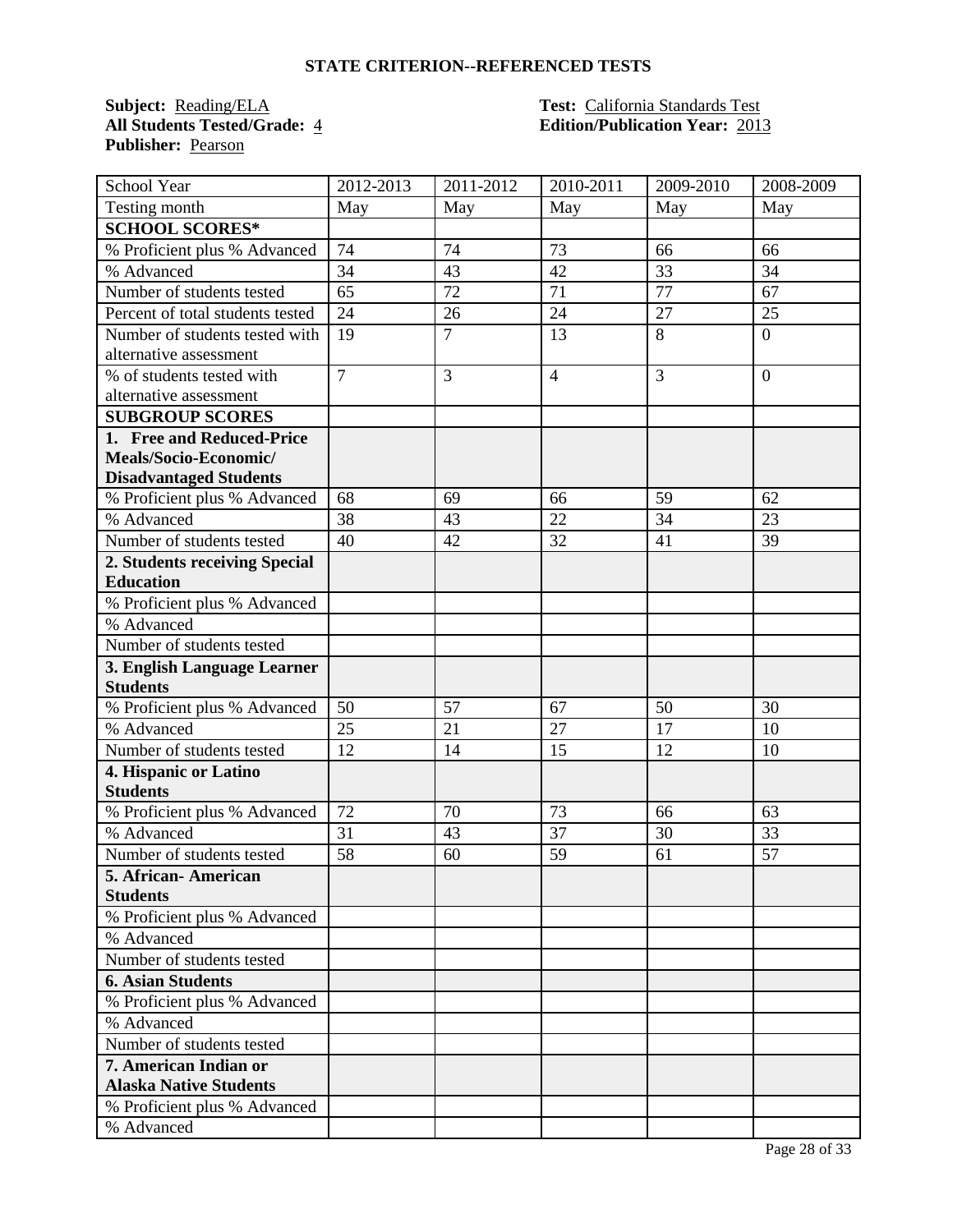| Number of students tested        |  |  |  |
|----------------------------------|--|--|--|
| 8. Native Hawaiian or other      |  |  |  |
| <b>Pacific Islander Students</b> |  |  |  |
| % Proficient plus % Advanced     |  |  |  |
| % Advanced                       |  |  |  |
| Number of students tested        |  |  |  |
| 9. White Students                |  |  |  |
| % Proficient plus % Advanced     |  |  |  |
| % Advanced                       |  |  |  |
| Number of students tested        |  |  |  |
| 10. Two or More Races            |  |  |  |
| identified Students              |  |  |  |
| % Proficient plus % Advanced     |  |  |  |
| % Advanced                       |  |  |  |
| Number of students tested        |  |  |  |
| 11. Other 1: Other 1             |  |  |  |
| % Proficient plus % Advanced     |  |  |  |
| % Advanced                       |  |  |  |
| Number of students tested        |  |  |  |
| 12. Other 2: Other 2             |  |  |  |
| % Proficient plus % Advanced     |  |  |  |
| % Advanced                       |  |  |  |
| Number of students tested        |  |  |  |
| 13. Other 3: Other 3             |  |  |  |
| % Proficient plus % Advanced     |  |  |  |
| % Advanced                       |  |  |  |
| Number of students tested        |  |  |  |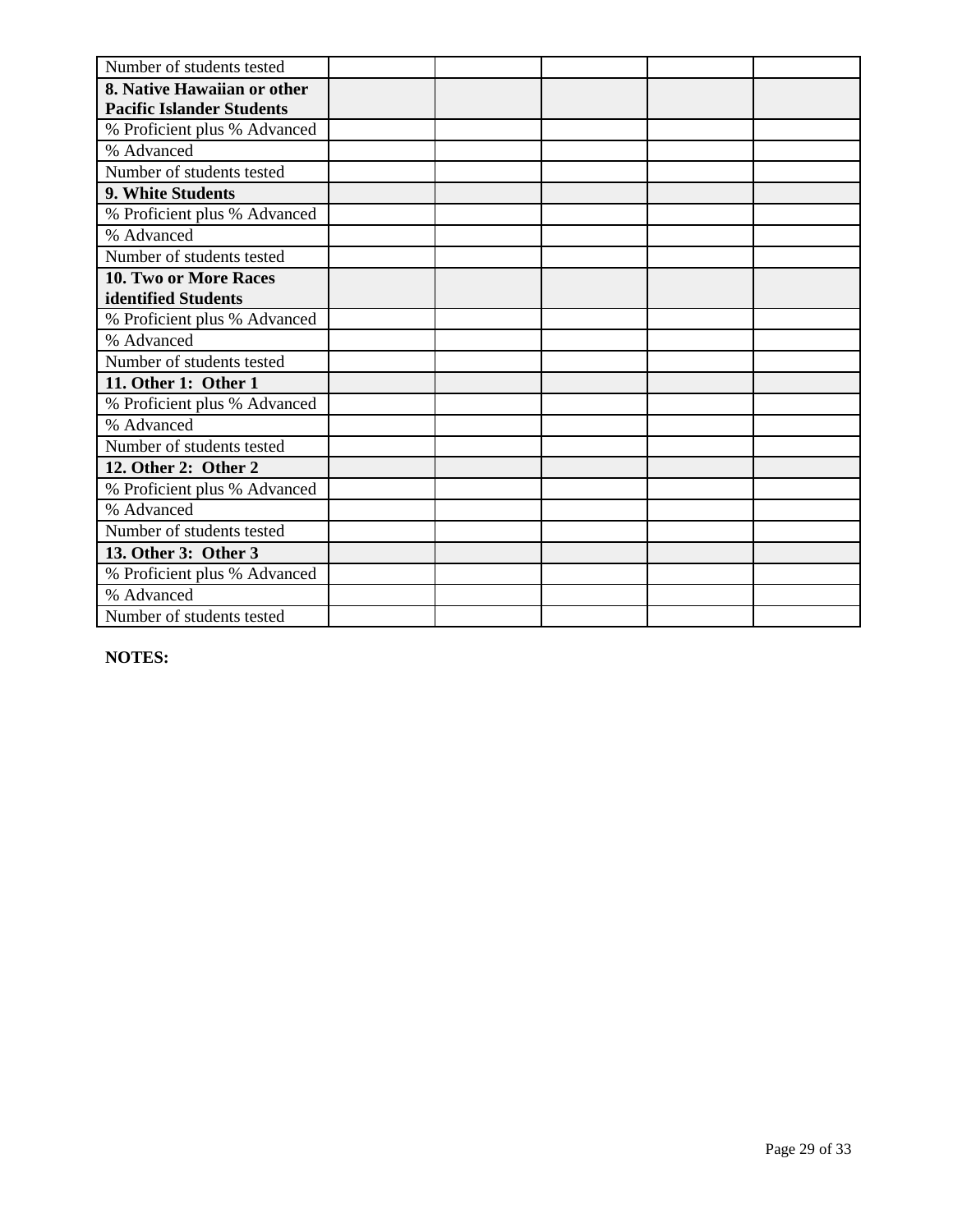**Subject: Reading/ELA Test: California Standards Test**<br>**All Students Tested/Grade:** 5 **Edition/Publication Year:** 201 **Publisher:** earson

# **All Students Tested/Grade:** 5 **Edition/Publication Year:** 2013

| School Year                      | 2012-2013      | $\overline{20}11 - 2012$ | 2010-2011 | 2009-2010        | 2008-2009      |
|----------------------------------|----------------|--------------------------|-----------|------------------|----------------|
| Testing month                    | May            | May                      | May       | May              | May            |
| <b>SCHOOL SCORES*</b>            |                |                          |           |                  |                |
| % Proficient plus % Advanced     | 72             | 79                       | 58        | 52               | 60             |
| % Advanced                       | 22             | 34                       | 21        | 24               | 16             |
| Number of students tested        | 67             | 68                       | 77        | 75               | 79             |
| Percent of total students tested | 25             | 24                       | 26        | 26               | 26             |
| Number of students tested with   | $\overline{4}$ | 13                       | 9         | 6                | $\overline{0}$ |
| alternative assessment           |                |                          |           |                  |                |
| % of students tested with        | $\mathbf{1}$   | 5                        | 3         | $\overline{2}$   | $\theta$       |
| alternative assessment           |                |                          |           |                  |                |
| <b>SUBGROUP SCORES</b>           |                |                          |           |                  |                |
| 1. Free and Reduced-Price        |                |                          |           |                  |                |
| Meals/Socio-Economic/            |                |                          |           |                  |                |
| <b>Disadvantaged Students</b>    |                |                          |           |                  |                |
| % Proficient plus % Advanced     | 61             | 72                       | 60        | 41               | 38             |
| % Advanced                       | 13             | 19                       | 20        | 16               | 8              |
| Number of students tested        | 38             | 32                       | 40        | 44               | 37             |
| 2. Students receiving Special    |                |                          |           |                  |                |
| <b>Education</b>                 |                |                          |           |                  |                |
| % Proficient plus % Advanced     |                |                          |           |                  |                |
| % Advanced                       |                |                          |           |                  |                |
| Number of students tested        |                |                          |           |                  |                |
| 3. English Language Learner      |                |                          |           |                  |                |
| <b>Students</b>                  |                |                          |           |                  |                |
| % Proficient plus % Advanced     | 67             | 71                       | 62        | 27               | 39             |
| % Advanced                       | 8              | $\overline{7}$           | 8         | $\boldsymbol{0}$ | 8              |
| Number of students tested        | 12             | 14                       | 13        | 11               | 13             |
| 4. Hispanic or Latino            |                |                          |           |                  |                |
| <b>Students</b>                  |                |                          |           |                  |                |
| % Proficient plus % Advanced     | 68             | 76                       | 59        | 49               | 55             |
| % Advanced                       | 19             | 27                       | 18        | 24               | 15             |
| Number of students tested        | 57             | 55                       | 61        | 67               | 60             |
| 5. African- American             |                |                          |           |                  |                |
| <b>Students</b>                  |                |                          |           |                  |                |
| % Proficient plus % Advanced     |                |                          |           |                  |                |
| % Advanced                       |                |                          |           |                  |                |
| Number of students tested        |                |                          |           |                  |                |
| <b>6. Asian Students</b>         |                |                          |           |                  |                |
| % Proficient plus % Advanced     |                |                          |           |                  |                |
| % Advanced                       |                |                          |           |                  |                |
| Number of students tested        |                |                          |           |                  |                |
| 7. American Indian or            |                |                          |           |                  |                |
| <b>Alaska Native Students</b>    |                |                          |           |                  |                |
| % Proficient plus % Advanced     |                |                          |           |                  |                |
| % Advanced                       |                |                          |           |                  |                |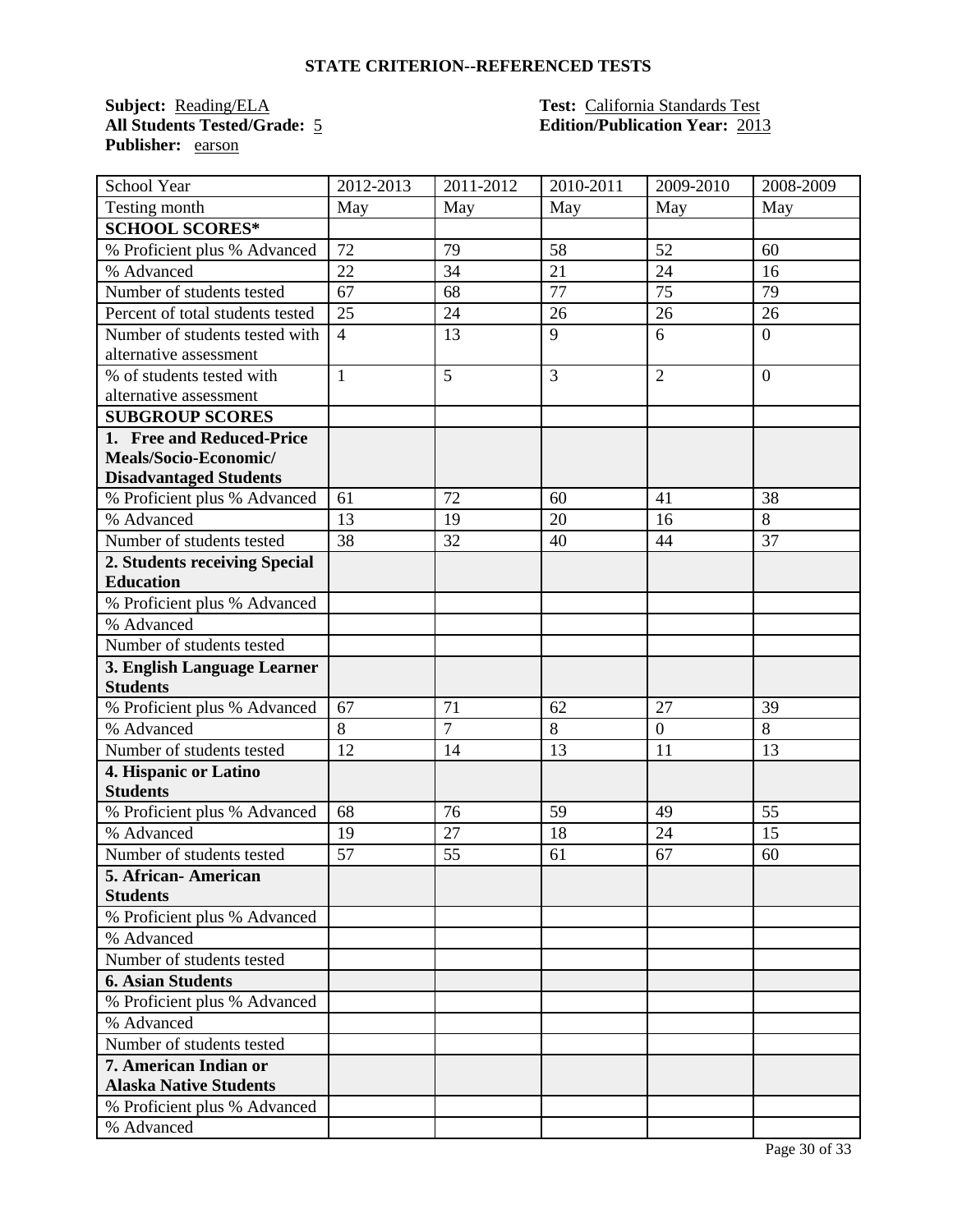| Number of students tested        |  |  |  |
|----------------------------------|--|--|--|
| 8. Native Hawaiian or other      |  |  |  |
| <b>Pacific Islander Students</b> |  |  |  |
| % Proficient plus % Advanced     |  |  |  |
| % Advanced                       |  |  |  |
| Number of students tested        |  |  |  |
| 9. White Students                |  |  |  |
| % Proficient plus % Advanced     |  |  |  |
| % Advanced                       |  |  |  |
| Number of students tested        |  |  |  |
| 10. Two or More Races            |  |  |  |
| identified Students              |  |  |  |
| % Proficient plus % Advanced     |  |  |  |
| % Advanced                       |  |  |  |
| Number of students tested        |  |  |  |
| 11. Other 1: Other 1             |  |  |  |
| % Proficient plus % Advanced     |  |  |  |
| % Advanced                       |  |  |  |
| Number of students tested        |  |  |  |
| 12. Other 2: Other 2             |  |  |  |
| % Proficient plus % Advanced     |  |  |  |
| % Advanced                       |  |  |  |
| Number of students tested        |  |  |  |
| 13. Other 3: Other 3             |  |  |  |
| % Proficient plus % Advanced     |  |  |  |
| % Advanced                       |  |  |  |
| Number of students tested        |  |  |  |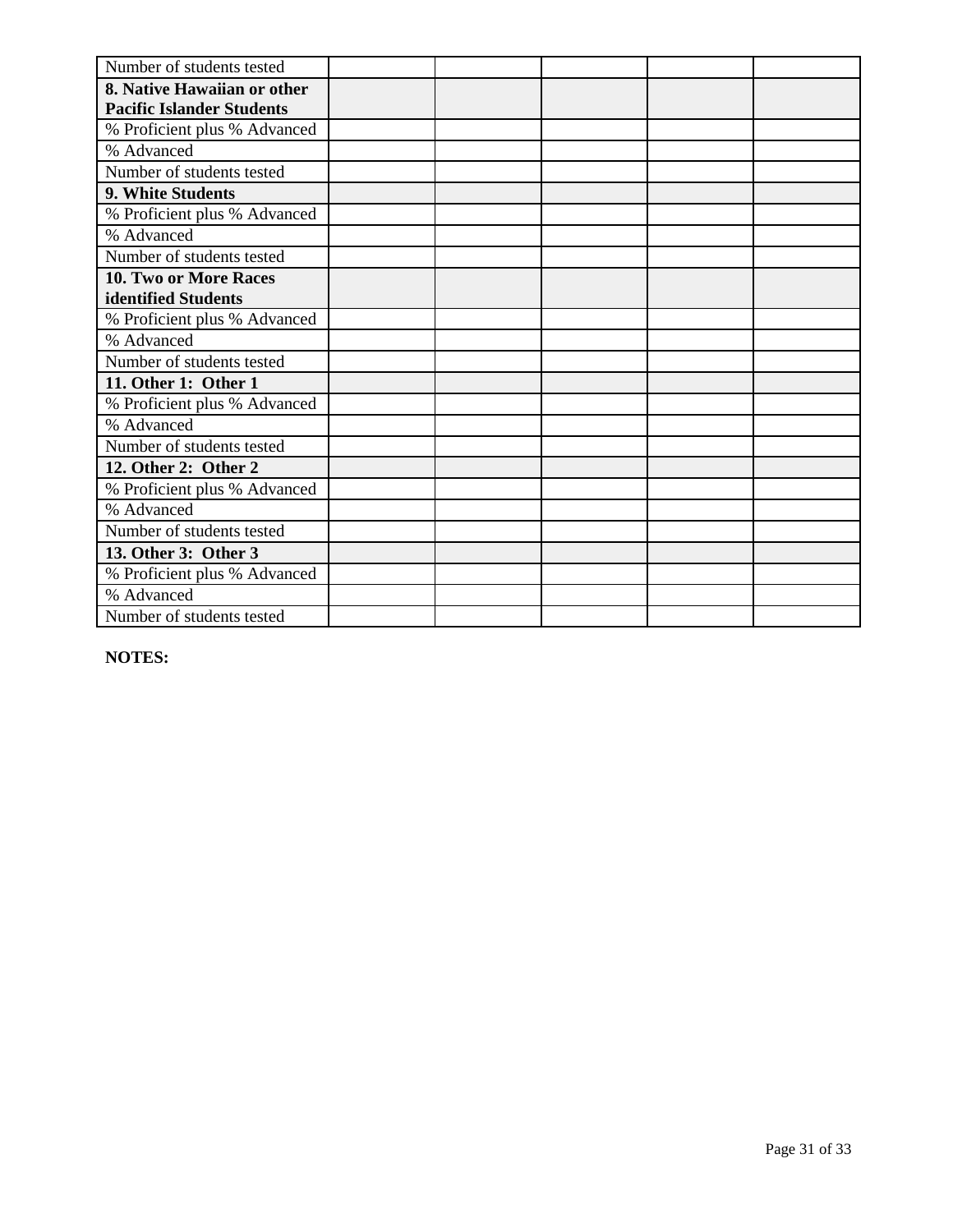**Subject: Reading/ELA Test: California Standards Test**<br>**All Students Tested/Grade:** <u>6</u> **Test: California Standards Test**<br>**Relation/Publication Year:** 201 **Publisher:** Pearson

# **All Students Tested/Grade:** 6 **Edition/Publication Year:** 2013

| School Year                      | 2012-2013       | 2011-2012      | 2010-2011      | 2009-2010      | 2008-2009      |
|----------------------------------|-----------------|----------------|----------------|----------------|----------------|
| Testing month                    | May             | May            | May            | May            | May            |
| <b>SCHOOL SCORES*</b>            |                 |                |                |                |                |
| % Proficient plus % Advanced     | 71              | 63             | 56             | 67             | 61             |
| % Advanced                       | 44              | 25             | 33             | 31             | 21             |
| Number of students tested        | 66              | 68             | 70             | 69             | 57             |
| Percent of total students tested | 24              | 24             | 24             | 24             | 22             |
| Number of students tested with   | 9               | 5              | 5              | $\overline{2}$ | $\overline{0}$ |
| alternative assessment           |                 |                |                |                |                |
| % of students tested with        | $\overline{3}$  | $\overline{2}$ | $\overline{2}$ | 1              | $\overline{0}$ |
| alternative assessment           |                 |                |                |                |                |
| <b>SUBGROUP SCORES</b>           |                 |                |                |                |                |
| 1. Free and Reduced-Price        |                 |                |                |                |                |
| Meals/Socio-Economic/            |                 |                |                |                |                |
| <b>Disadvantaged Students</b>    |                 |                |                |                |                |
| % Proficient plus % Advanced     | 61              | 66             | 50             | 56             | 43             |
| % Advanced                       | 32              | 29             | 30             | 18             | 13             |
| Number of students tested        | $\overline{31}$ | 35             | 40             | 39             | 30             |
| 2. Students receiving Special    |                 |                |                |                |                |
| <b>Education</b>                 |                 |                |                |                |                |
| % Proficient plus % Advanced     |                 |                |                |                |                |
| % Advanced                       |                 |                |                |                |                |
| Number of students tested        |                 |                |                |                |                |
| 3. English Language Learner      |                 |                |                |                |                |
| <b>Students</b>                  |                 |                |                |                |                |
| % Proficient plus % Advanced     | 57              | 50             | 40             | 20             | 50             |
| % Advanced                       | 36              | 13             | 40             | $\overline{0}$ | $\overline{0}$ |
| Number of students tested        | 14              | 8              | 10             | 10             | 8              |
| 4. Hispanic or Latino            |                 |                |                |                |                |
| <b>Students</b>                  |                 |                |                |                |                |
| % Proficient plus % Advanced     | 68              | 66             | 53             | 63             | 63             |
| % Advanced                       | 40              | 22             | 32             | 27             | 19             |
| Number of students tested        | 53              | 55             | 62             | 59             | 48             |
| 5. African-American              |                 |                |                |                |                |
| <b>Students</b>                  |                 |                |                |                |                |
| % Proficient plus % Advanced     |                 |                |                |                |                |
| % Advanced                       |                 |                |                |                |                |
| Number of students tested        |                 |                |                |                |                |
| <b>6. Asian Students</b>         |                 |                |                |                |                |
| % Proficient plus % Advanced     |                 |                |                |                |                |
| % Advanced                       |                 |                |                |                |                |
| Number of students tested        |                 |                |                |                |                |
| 7. American Indian or            |                 |                |                |                |                |
| <b>Alaska Native Students</b>    |                 |                |                |                |                |
| % Proficient plus % Advanced     |                 |                |                |                |                |
| % Advanced                       |                 |                |                |                |                |